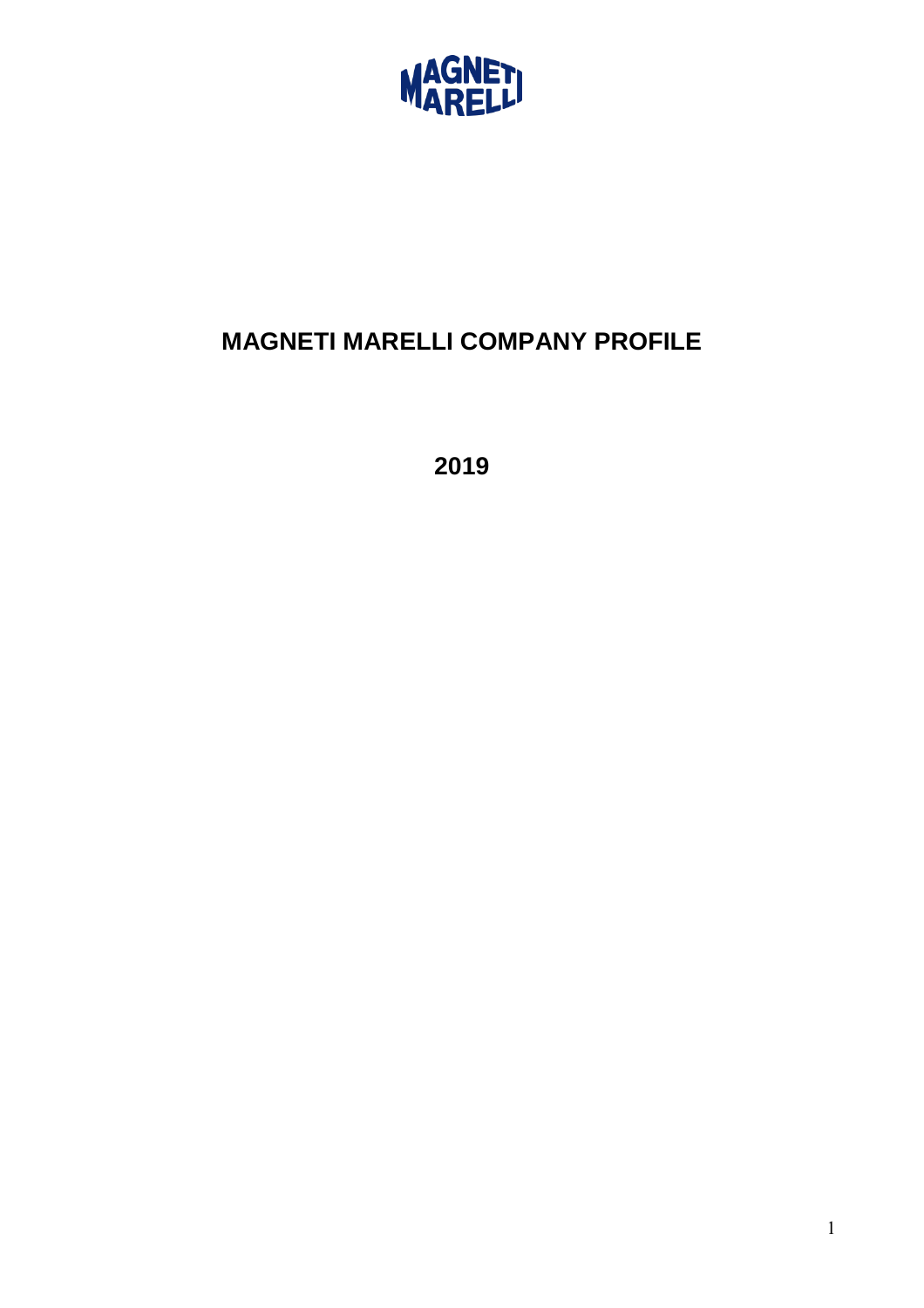

## **Summary**

| The Company                                            | pag 3  |
|--------------------------------------------------------|--------|
| Magneti Marelli in the world                           | pag 4  |
| Magneti Marelli: production highlights                 | pag 4  |
| Short history of Magneti Marelli                       | pag 5  |
| <b>MAGNETI MARELLI: BUSINESS AREAS</b>                 |        |
| Magneti Marelli Automotive Lighting                    | pag 7  |
| Magneti Marelli Electronic Systems                     | pag 9  |
| Magneti Marelli Powertrain                             | pag 10 |
| Magneti Marelli Exhaust Systems<br>$\bullet$           | pag 12 |
| <b>Magneti Marelli Suspension Systems</b><br>$\bullet$ | pag 13 |
| Magneti Marelli Shock Absorbers<br>$\bullet$           | pag 13 |
| Magneti Marelli After Market Parts and Services        | pag 14 |
| Magneti Marelli Motorsport<br>$\bullet$                | pag 15 |
| Motorsport in the DNA and in the history               |        |
| of Magneti Marelli                                     | pag 16 |
| <b>Technological Excellences</b>                       | pag 18 |
| Magneti Marelli: future automotive challenges          |        |
| and integration approach                               | pag 24 |
| The Research                                           | pag 24 |
| Sustainability                                         | pag 25 |
| Magneti Marelli Awards: the best of 2012-2018          | pag 26 |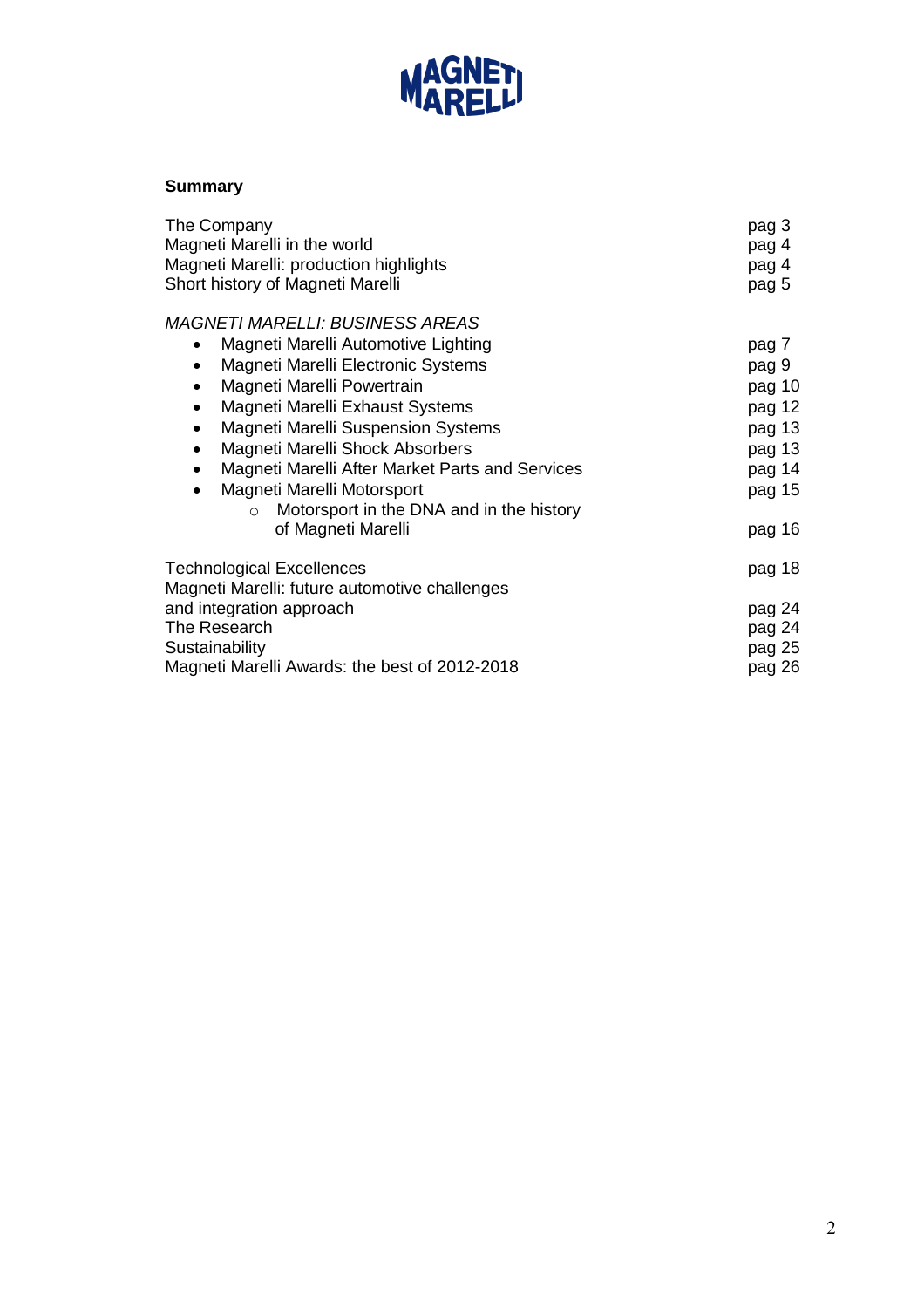

## **The company**

Magneti Marelli is an international company founded in Italy in 1919, committed to the design and production of hi-tech systems and components for the automotive sector, based in Italy (Corbetta, Milan).

With a turnover of **€ 8.2 billion in 2017, about 44,000 employees, 85 production units and 15 R&D Centres,** the Group has a presence in **20 countries** (Italy, France, Germany, Spain, United Kingdom, Poland, Czech Republic, Romania, Russia, Serbia, Slovakia, Turkey, USA, Mexico, Brazil, Argentina, China, Japan, India, Malaysia).

Magneti Marelli supplies all the leading car makers in Europe, North and South America, and Asia Pacific region.

Through a process of constant innovation, Magneti Marelli aims at optimising transversal know-how in the electronics field in order to develop intelligent systems and solutions that contribute to the advancement of mobility, according to criteria relating to environmental sustainability, safety and quality of life onboard the vehicles.

Within the scope of its mission as a world-wide automotive systems and components supplier, Magneti Marelli aims at combining quality and competitive offer, technology and versatility, with the goal of making key technologies available to the final user at a competitive price.

Magneti Marelli's business areas are:

- **Automotive Lighting** (front and rear lighting systems)
- **Electronic Systems** (instrument clusters; infotainment & telematics, lighting & body electronics)
- **Powertrain** (engine control systems for gasoline, diesel and multifuel engines, hybrid electric systems and components, transmissions)
- **Suspension Systems** (suspension systems, shock absorbers, dynamic systems)
- **Exhaust Systems** (exhaust systems, catalytic converters and silencing systems)
- **Motorsport** (electronic and electro-mechanical systems specifically for championships at the cutting edge of technology, in F1, MotoGP, World SBK and the WRC)
- **After Market Parts and Services** (Spare Parts for the Independent Aftermarket – IAM, Service Network – Magneti Marelli Checkstar Workshops)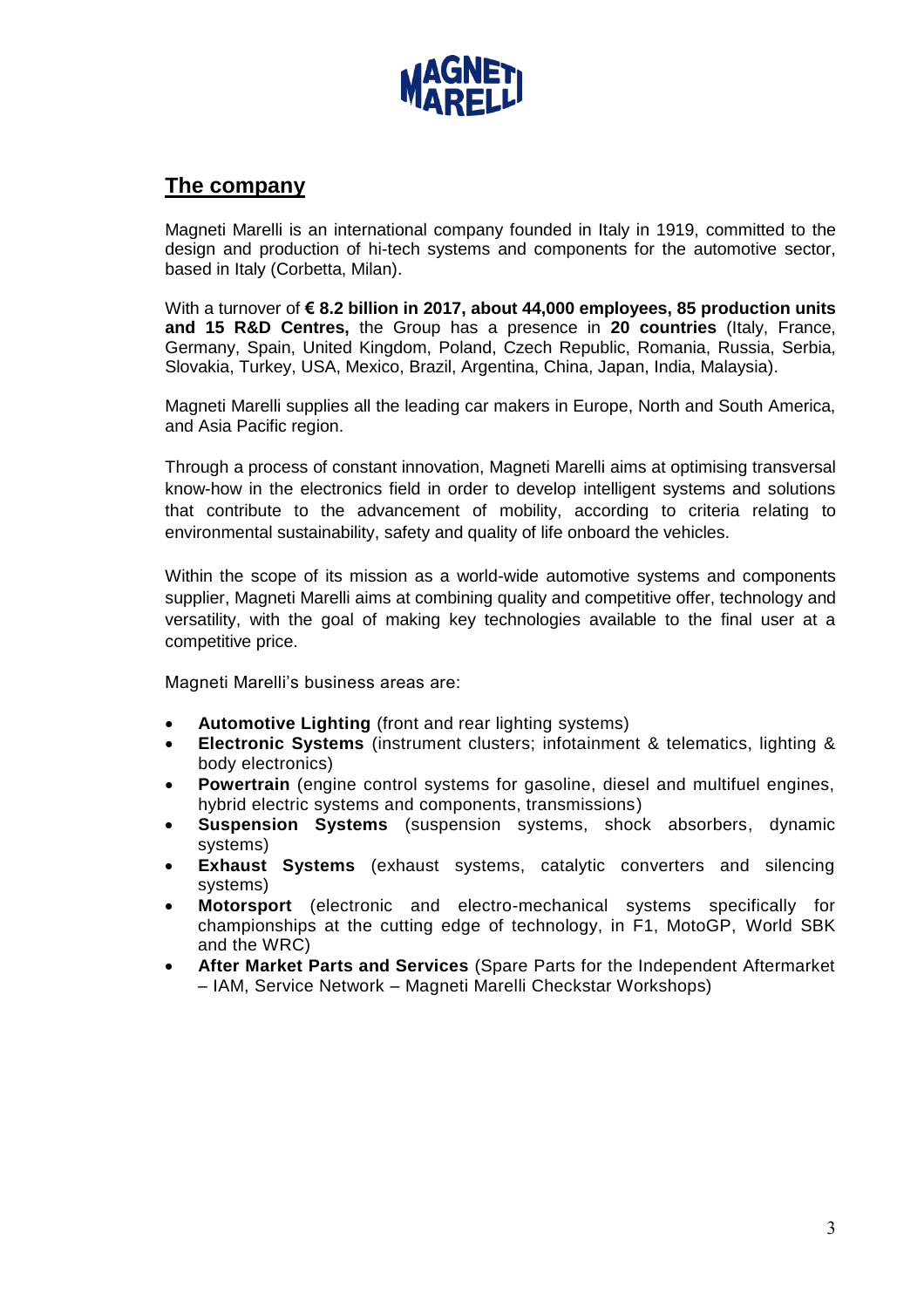

## **Magneti Marelli in the world**



## **Magneti Marelli: production highlights**

Here below, some relevant figures about production activity in 2017, concerning various systems and components of all the business areas.

- **HEADLAMPS (INCLUDING XENON AND LED)**: 22.7 million units
- **HEADLAMPS (ONLY XENON)**: 3 million units
- **HEADLAMPS (ONLY LED)**: 5.2 million units
- **REARLAMPS (INCLUDING LED)**: 30.4 million units
- **REARLAMPS (ONLY LED):** 16.8 million units
- **ECU LIGHTING:** 11.7 million units
- **INSTRUMENT CLUSTERS**: 4.9 million units
- **GDI INJECTORS**: 1 million units
- **ECU** (electronic control units) gasoline and diesel, for car and motorbike: 2.6 million units
- **ECU** (electronic control units) diesel: 0,9 million units
- **DISPLAY** (Central Information Displays): about 740,000 units
- **TELEMATIC BOX**: about 690,000 units
- **SHOCK ABSORBERS**: 25.5 million units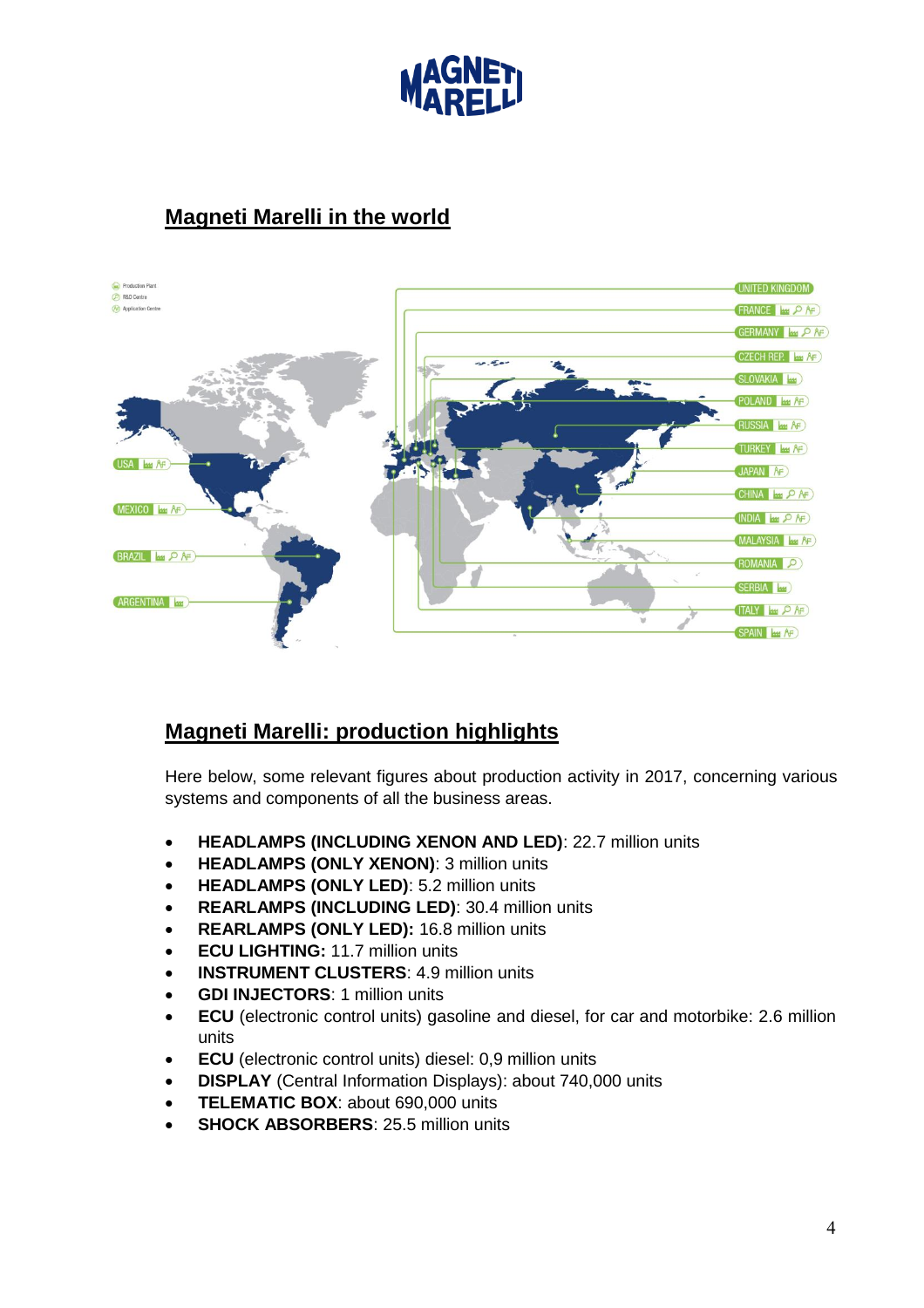

## **Short history of Magneti Marelli**

Magneti Marelli was founded in Sesto San Giovanni in **1919**, with share capital underwritten in equal parts between **Fiat** and the company **Ercole Marelli**. The company started producing magnets and **automobile components**, but soon expanded its production to include electrical equipment, sparkplugs and batteries. Since its founding, Magneti Marelli has been involved in **sports competitions** - for which it provides technology and assistance on all racing fields, from automobiles to motorcycles, from boating to aeronautics - and has a significant presence in the world of aftermarket and service networks.

Through the years, Magneti Marelli has picked up the industrial legacy of historical and renowned European trademarks in the automotive field, such as **Carello** and **Siem** in the lighting sector, **Veglia Borletti** and **Jaeger** in the area of instrument clusters, **Weber** and **Solex** in the field of engine control and fuel supply.

Not just automotive, but **telecommunications** too: in **1930**, Magneti Marelli began the mass production of radios under the brand **Radiomarelli**, and in **1939** it tested the first **television broadcasts**, almost twenty years before their official launch. Between the 1950s and 1960s, Magneti Marelli made it possible for RAI, Radio Televisione Italiana, to broadcast its first television programmes, designing and producing movie cameras, transmitters, receivers, radio bridges for RAI's first and second channel, in addition to the famous Radiomarelli televisions.

In **1967**, the entire share capital was taken over by Fiat, and between the **1970s** and **1980s**, Magneti Marelli **focused its activity exclusively in the automotive field**, turning into an industrial holding. With the founding of Marelli Autronica, Magneti Marelli took on a major role in the study and production of electronic control devices of ignition and fuel supply systems. Along this line, in the **1990s** Magneti Marelli became a **key player in the field of electronics** – which has become increasingly important in terms of the functioning of the automobile-system – also commencing its activities in the field of navigation and infotainment devices.

In 2001 Magneti Marelli takes full control of Automotive Lighting, a joint venture started with Bosch in 1999. After 2000, Magneti Marelli strengthened its presence in the sectors of **lighting, powertrain and electronic systems**, and on the main global markets such as **Brazil**, **China** and **India**, expanding its vocation of major component manufacturer with the ability to design and produce hi-tech automotive systems and components for all the best carmakers in the world.

On the **technological** side, in the 2000s Magneti Marelli develops solutions meant to provide the best answers to the automotive challenges of the future. In the **Powertrain** field, the multi-fuel technology called Flexfuel SFS® is launched in Brazil in 2003, and in 2008 its evolution TetraFuel® is awarded with the prestigious PACE Award. After 2010, also leveraging on its motorsport experience, Magneti Marelli starts developing solutions for hybrid and electric drive systems, along with a strong focus on GDI high-pressure technologies. Concerning lighting systems, in 2007 **Automotive Lighting** develops the world's first mass-produced full-LED headlamp for the Audi R8 and in 2014 the first front lighting system with additional main-beam laser module, still for the new Audi R8. The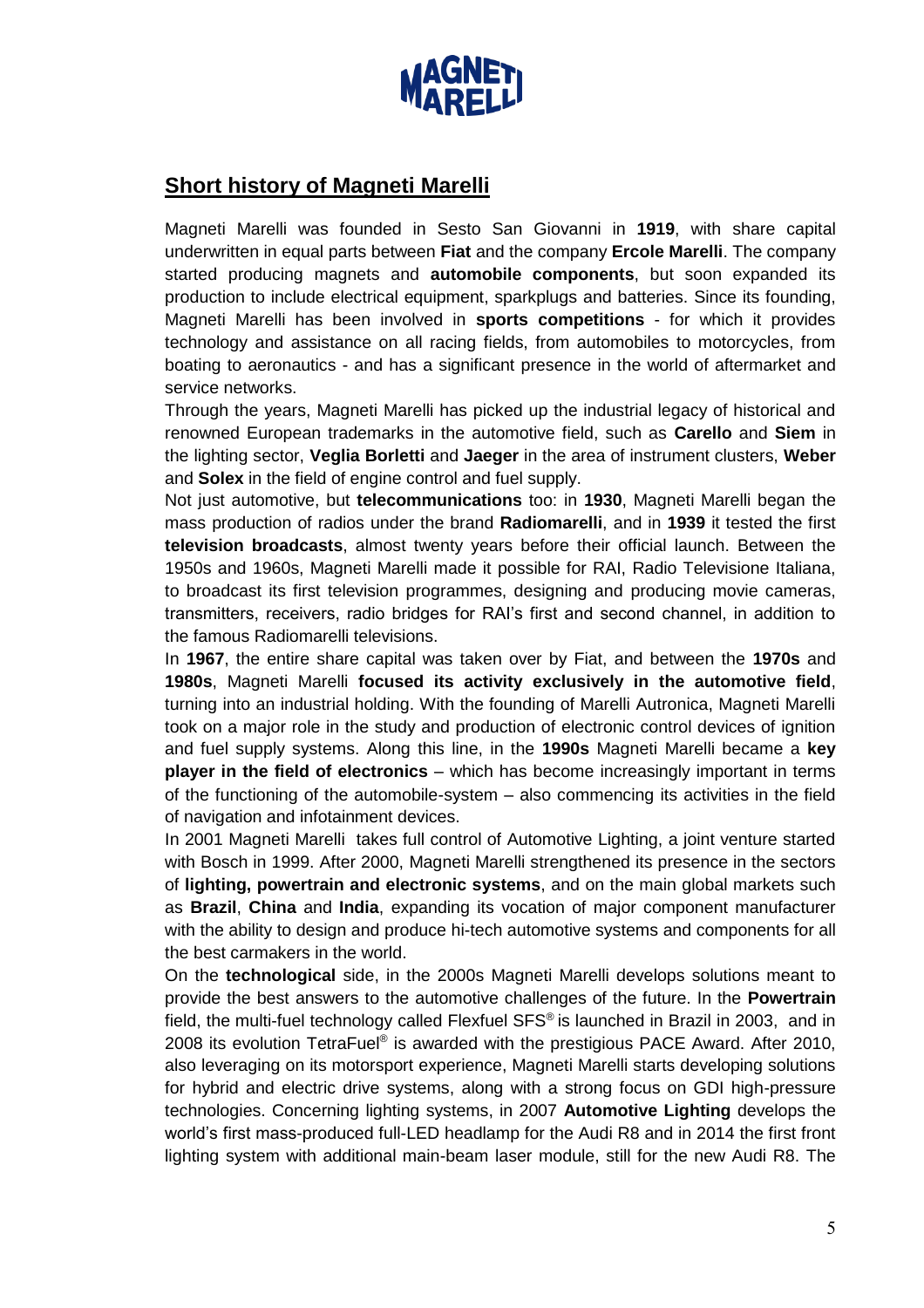

latest innovations of recent years include full-LED adaptive headlamps, full-LED headlamps with "matrix beam", camera-controlled laser headlamps and development of OLED technologies for tail lamps. In the field of **electronic systems** and Advanced HMI (Human Machine Interface), in the last 10 years Magneti Marelli has developed an innovative offer including reconfigurable instrument clusters and OLED displays. In the **motorsport** field, and for Formula 1 in particular, between 2008 and 2009 Magneti Marelli has developed the KERS system for the recovery of kinetic energy generated during braking. Moreover, since 2016 the company is supplying all the cars with the high-capacity V2X telemetry, which is capable of simultaneously transmitting real-time high-quality audio signals and a large quantity of telemetry data between the vehicle and the box. Since 2013 Magneti Marelli is the official supplier providing Dorna with the Standard Electronic Control Unit for MotoGP™ and will supply the Electronic Control System for Moto2™ Class from the 2019 season.

Between 2017 and 2018, the most relevant milestones are: the agreement with the Moroccan State for the installation of a manufacturing facility in Tangier, planned for 2019; the acquisition of a stake in LeddarTech, a worldwide leader in solid state LiDAR (Light Detection And Ranging) sensing technology; the acquisition of SmartMeUp, startup specializing in the field of "perception software" for processing sensor's signals, aimed at autonomous driving.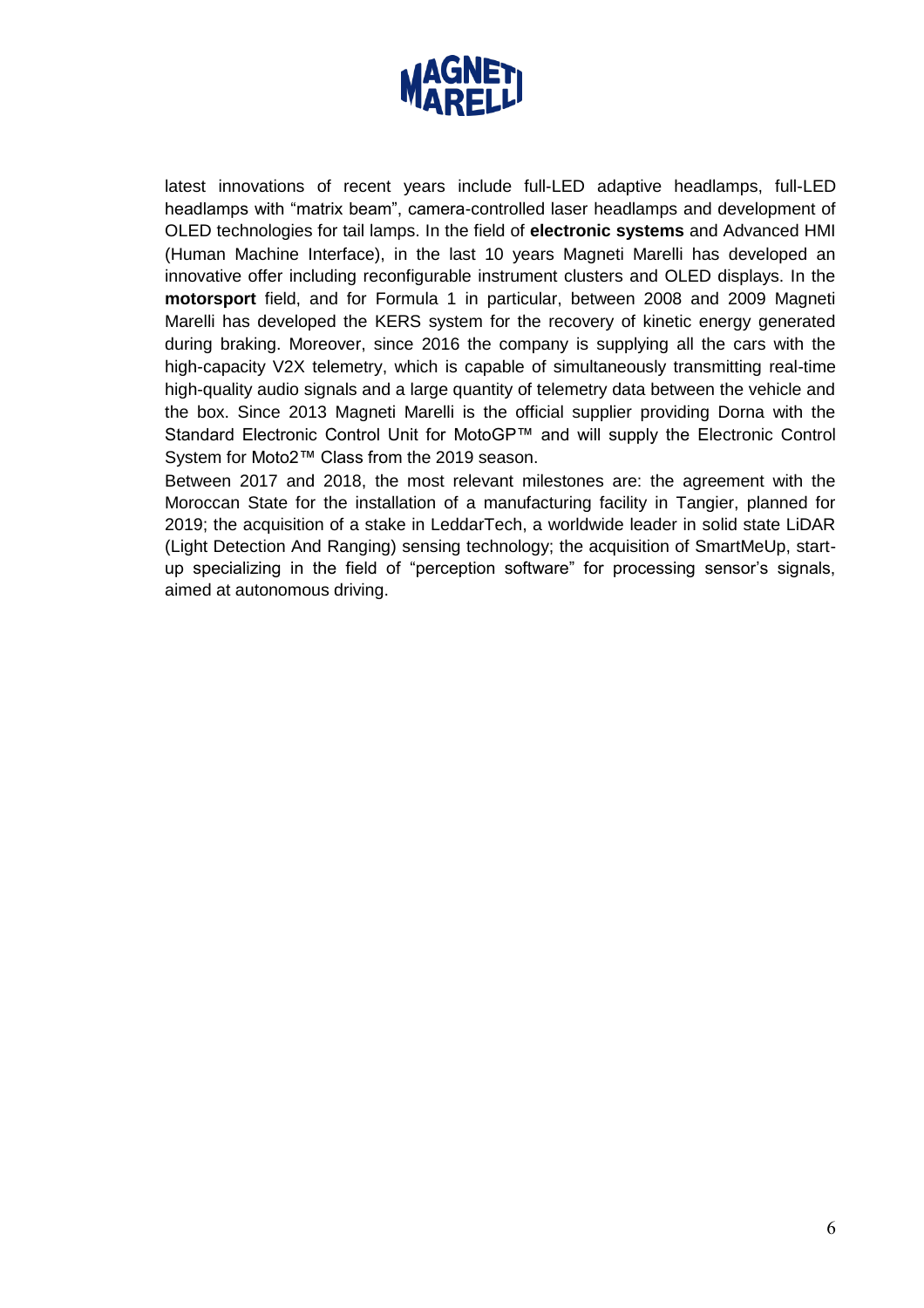

## **MAGNETI MARELLI: BUSINESS AREAS**

## *MAGNETI MARELLI AUTOMOTIVE LIGHTING*

**Automotive Lighting** (AL) was formed in 1999, from a 50-50 joint venture which merged the lighting technology divisions of Robert Bosch GmbH and Magneti Marelli Spa.

After having incorporated the Seima Group (a leading manufacturer of rear lights) in 2001, the Automotive Lighting division also took over Robert Bosch's shareholding in 2003, becoming the sole owner.

Automotive Lighting concentrates on research, development, production and sale of the complete range of technologies for front and rear lighting, fog lights, front headlight wiper systems, level adjustment systems, electronic components and stoplights fitted to the top of the rear hatch.

Customer focus and global presence are the key factors in the success of Magneti Marelli Automotive Lighting's global operations, about 30 different sites worldwide, located in 16 different countries: Brazil, Czech Republic, China, France, Germany, India, Italy, Japan, Malaysia, Mexico, Poland, Romania, Russia, Spain, Turkey and the U.S.A.

In Europe and in U.S.A., the R&D centres concentrate on innovations in front and rear lighting, and are located at Reutlingen in Germany, Tolmezzo (UD) in Italy, and Auburn Hills (Michigan) in U.S.A. There are also local R&D centres distributed over three continents, who work in close contact with customers.

Headlights and rear lamps are becoming increasingly important as far as safety is concerned, and also for design and the way the car looks. Headlights and rear lamps are important in defining the image and identity of a particular model, both during the day and at night: this is why the styling departments at Automotive Lighting work closely with their counterparts at the car manufacturers.

Magneti Marelli Automotive Lighting was the first to launch Xenon, in **1991**, taking front lighting to a new dimension.

In **2003**, Automotive Lighting equipped its first car with the dynamic curve light, one step towards the Adaptive Frontlighting System, AFS.

In **2005**, the world's first-ever front headlight with an active infra-red module was sold.

A subsequent innovation was the introduction of LEDs (light-emitting diodes) in front and rear lights. These offer new styling possibilities as well as cutting down on energy consumption.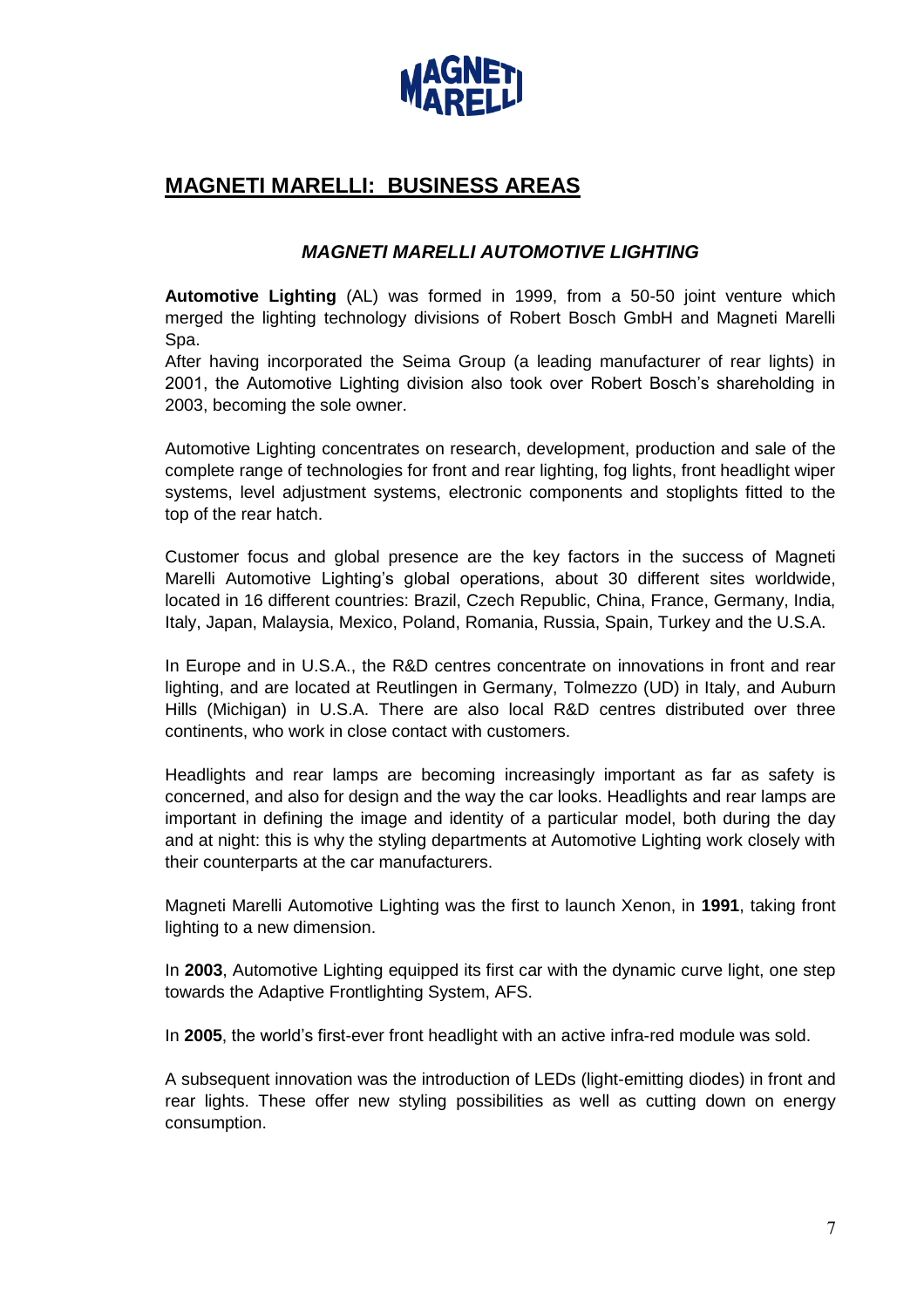

In **2005**, Automotive Lighting began mass producing the first rear light based on LED technology.

**2006** saw the launch of the first complete AFS headlight which adapts to changing road and weather conditions.

In **2007** Automotive Lighting presented the world's first Full-LED headlamp in series production (in collaboration with Audi, for Audi R8).

Since **2010**, Automotive Lighting has been supplying the first all-LED headlight with adaptive light function (for Mercedes-Benz CLS).

The technological evolution resulting from LED and Xenon technologies has opened up new frontiers in terms of safety, reduced energy consumption and  $CO<sub>2</sub>$  emissions, as well as new possibilities for designers. LED technology reached new standards in 2010 with the marketing of the first full-LED adaptive headlamp fitted on the Mercedes-Benz CLS. Thanks to this evolution, Magneti Marelli Automotive Lighting once again confirmed its leadership and ability to innovate in the area of lighting technology, and provided a preview of the main topics for the future of lighting: design, technology and reduction in energy consumption.

In **2013** were opened manufacturing plants in Foshan (China), Pulaski (Tennessee - USA) and Batu Kawan, (in the state of Penang, Malaysia) and is signed a new joint venture in China with China South Industries Group Corporation (CSI).

In **2014**, the EU has officially included Magneti Marelli Automotive Lighting's "E-Light" LED technology among the Eco-innovations for automobiles. This solution guarantees those carmakers that fit the E-Light a bonus of 1 g  $CO<sub>2</sub>/km$  per vehicle, allowing considerable potential savings on the strict sanctions set for automobile manufacturers by European regulations "2020" on vehicle emissions.

The Audi R8, officially launched in Geneva **2015**, has a front lighting system with additional main-beam laser module developed in collaboration with Magneti Marelli Automotive Lighting.

In the most advanced version, the full-LED headlamp uses LED technology with "matrix beam", i.e. the light beam is electronically and adaptively operated and oriented. In fact, a management control unit handles the three reflectors which direct the light beam while a front camera provides information to the system on driving conditions and on the traffic proceeding in the opposite direction in order to avoid dazzle.

Automotive Lighting, received in 2015 two "Red Dot Award 2015", one of the most prestigious international awards in design and industry. First award was recognised for the Full LED smart headlamp developed together with Audi for the Audi TT3, MY 2015 - "Red Dot Best of the Best" award - for the high quality of the design and the innovative project. The second award was recognised for an OLED (organic led) technology rear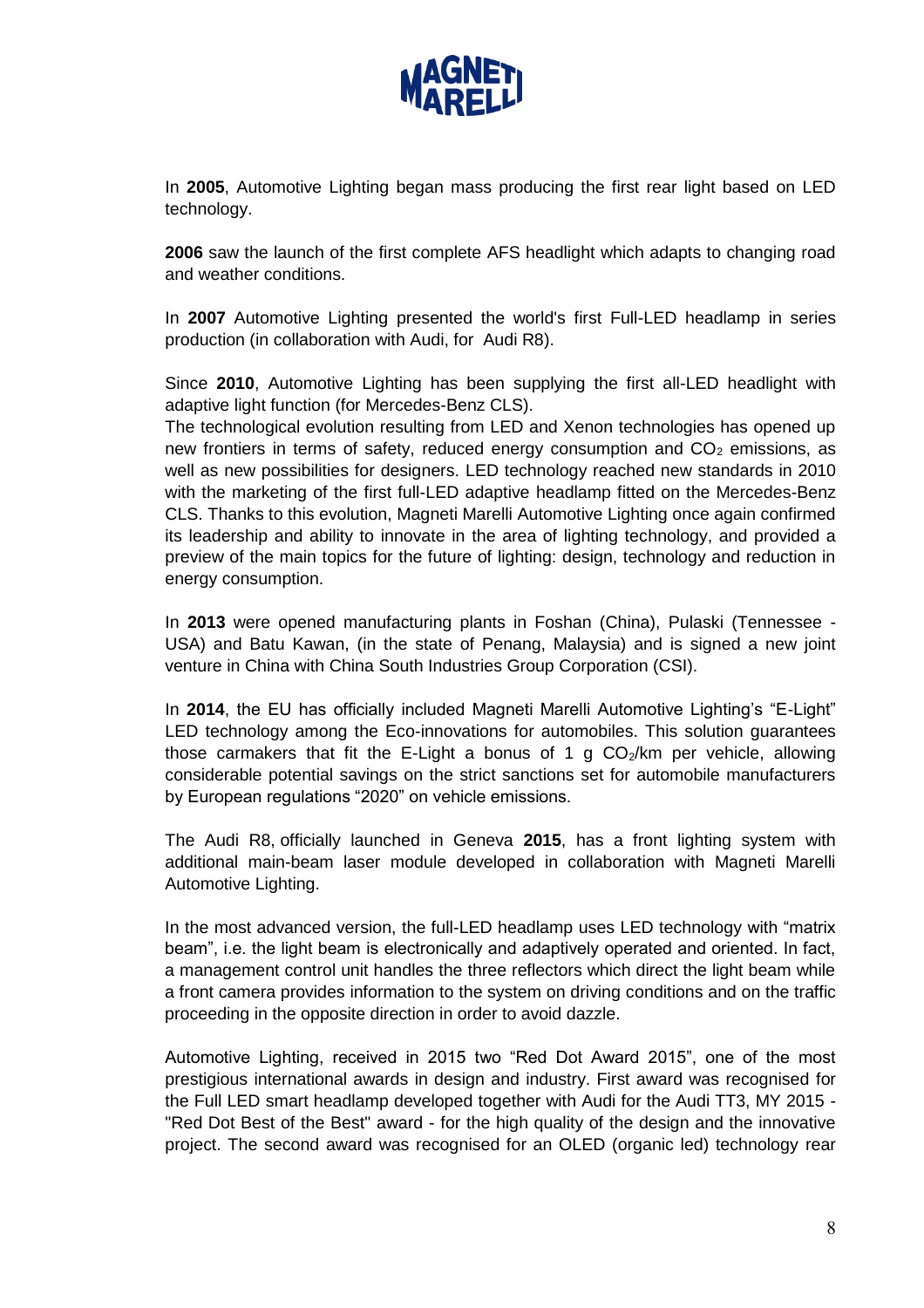

light prototype - "Red Dot" award - for the design quality. These are two absolute level awards that provide further evidence of the company's technological excellence within the most advanced solutions for automotive lighting.

## *MAGNETI MARELLI ELECTRONIC SYSTEMS*

**Magneti Marelli Electronics** is the Magneti Marelli business line that deals with the development and production of instrument clusters, displays and Infotainment & Telematics.

#### **Instrument Clusters**

The traditional business of this division, the instrument cluster provides drivers with information such as speed, revs, fuel level and water temperature. Magneti Marelli Electronic Systems develops and manufactures instrument panels with integrated monochromatic displays (dot matrix), or the increasingly common colour display. It also manufactures more complex, fully reconfigurable clusters which can perform gateway functions.

#### **Infotainment & Telematics**

Magneti Marelli has twenty years of experience in the development and production of satellite navigation, connectivity, infotainment and telematics system, with integrated Human Machine Interface (HMI) solutions, to guarantee a high level of comfort, safety and entertainment onboard the vehicle. The company offers a complete and modular range: from connectivity systems with external electronic devices up to the multimedia platform complete with integrated navigation. Thanks to such systems, Magneti Marelli allows drivers to access a wide range of functions and services.

Magneti Marelli Infotainment & Telematics stands out as a 360°innovative partner in the Digital Car Era.

**Infotainment** systems can be equipped with TFT color display ranging from 6,5" to 8" (10"). Design architecture can be the double-DIN type with built-in display or the single DIN (or 1 and half DIN) type with embedded or remote display.

Since 2012, the multimedia connectivity platform SMEG, with its Touch Screen interface, represents Magneti Marelli's ultimate innovation in HMI for Infotainment, Connectivity and Navigation.

The 2014 has seen the launch of the first Magneti Marelli Open platform Multimedia system. It was the first Linux GENIVI compliant product in the market.

In order to offer a modular and complete range of Infotainment and Telematics, Magneti Magneti Marelli **Telematics** division offers a complete and scalable range of telematics products and solutions enabling delivery of mobility services into the vehicle. Telematics market is driven mainly by market needs for what concerns After Market solutions, and legislations for what concerns OEM developments. The telematics devices are intended for both Car and Truck OEM-s and the Aftermarket.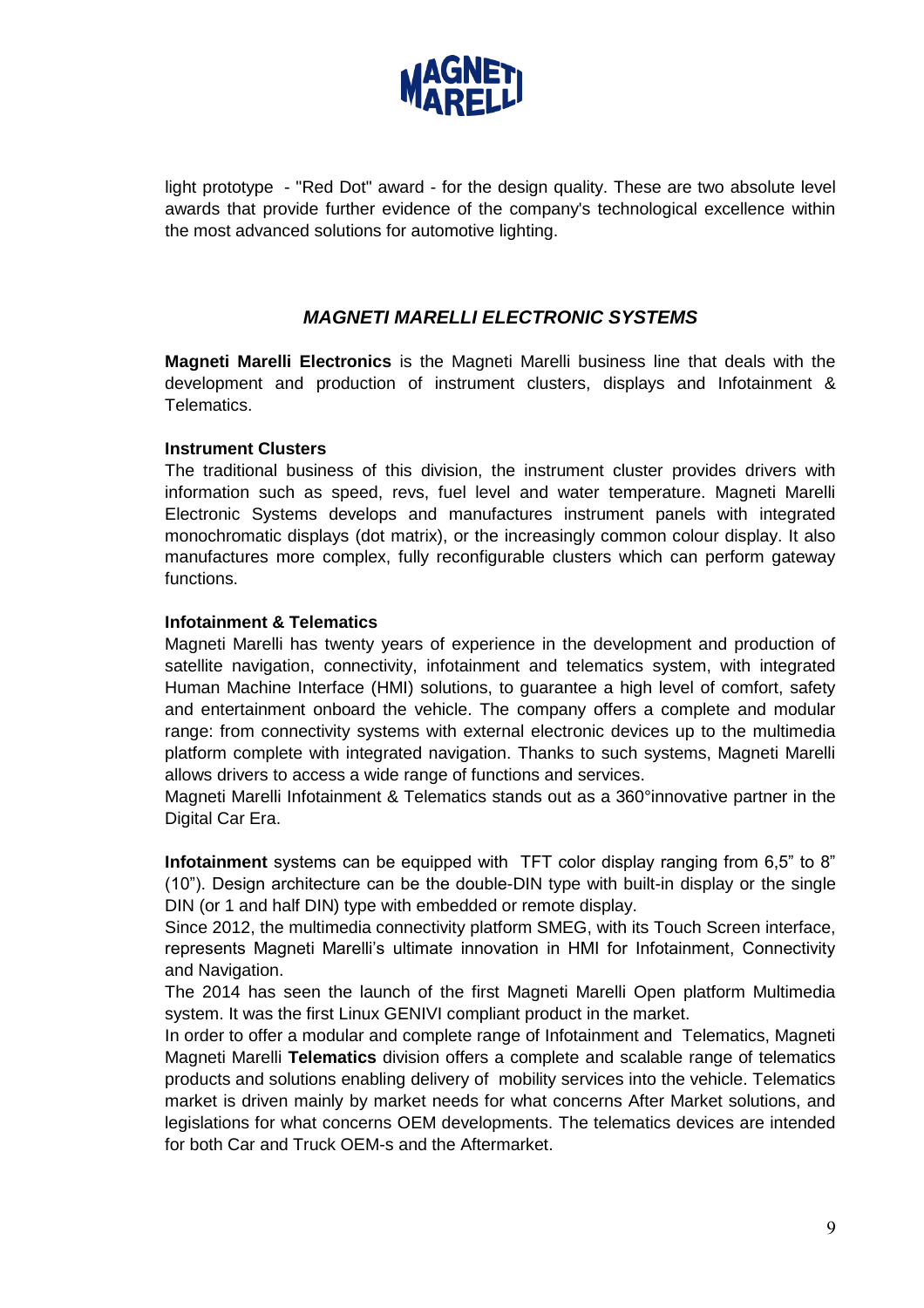

Magneti Marelli supplies Telematics components to many vehicle makers and main players of the Telematics value chain.

#### **Telematic box**

The telematic box is an electronic control unit that incorporates a GSM/GPRS module for wireless connection with communication networks, a GPS/Galileo/Glonass multiconstellation module for the satellite localization of the vehicle, and a triple-axis accelerometer to detect acceleration and braking parameters associated with direction. A device such as the telematic box, capable, at the same time, of detecting vehicle position and operating data and of sending and receiving information from the outside thanks to the GSM module, can fulfil multiple functions: vehicle protection and control (tracking); information on traffic, road conditions, parking areas, limited traffic areas; payment of tolls (e-toll); remote vehicle behaviour and diagnostics (tele-diagnostics); management of logistics and of industrial vehicle fleets; "insurance box"; automatic emergency call (e-call for quick rescue management) and car pooling.

### *MAGNETI MARELLI POWERTRAIN*

**Magneti Marelli Powertrain** is the business area which produces engine and transmission components for cars, motorbikes and light vehicles. Its historic headquarters have been based in Bologna since 1923.

Its product range focuses on engine control systems and transmission technologies.

Magneti Marelli Powertrain produces both hardware components, the electronic control units that pilot the engine, and their sophisticated software.

The systems supplied to car manufacturers also include certain parts which are crucial for engine performance and emissions: injectors, air-gasoline and air-diesel manifolds, throttle bodies.

Magneti Marelli Marelli Powertrain produces also the **AMT** gearbox (Freechoice), an electro-hydraulic automation technology for manual transmissions, derived from Formula 1, that combines comfort of use with reduction in consumption. Apart from applications on many vehicles with a small to medium engine capacity, versions of the AMT gearbox have been installed on several supercars.

As for the hybrid-electric engine area, on the other hand, Magneti Marelli maximizes the experience acquired in Formula 1 with **KERS** (the Kinetic Energy Recovery System– fitted on the racing cars of some top team), and other electrical solutions for energy recovery, applied for the first time in "series" with the solutions provided by the HY-KERS hybrid system of "LaFerrari".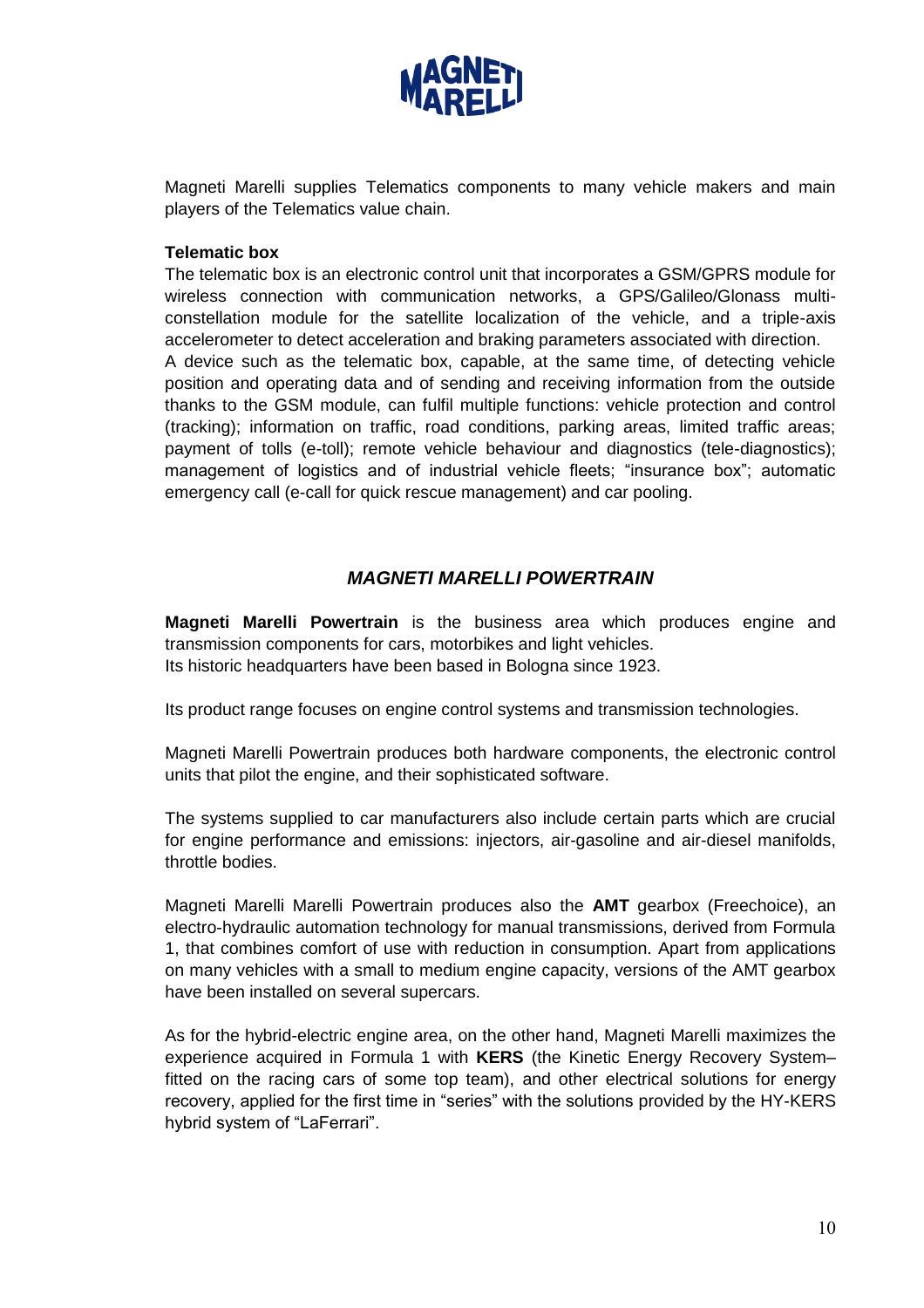

In particular, Magneti Marelli is aiming at the market areas of the highest growth rate for hybrid-electric solutions, for example **the 48 volt "compact"**, a low-voltage solutions with a power of less than 16 kW, extremely flexible and easily applicable to internal combustion engines, with limited impact on the system.

The Powertrain business area also produces the **GDI** (Gasoline Direct Injection) systems and makes injectors, pump, electronic control unit and management software. The GDI technology, that originated from mass production, has already been applied in the Motorsport as well, and in 2014 will also be used in Formula 1: for this racing application, Magneti Marelli is currently testing injectors and pumps for engines with petrol pressures of up to 500 bar.

Magneti Marelli Powertrain is among the world leader in certain key areas regarding the environmental impact of automotive technology, such as gasoline direct injection (GDI) and Flexfuel technology.

Launched in 2003 in Brazil, under the name of Flexfuel SFS, this technology allows the car to use ethanol, the plant-based fuel, produced and used in great quantities in Brazil, and gasoline, in variable proportions from 0 to 100%. At the moment, about 100% of new cars in Brazil run on Flexfuel technology, while Magneti Marelli is the leader of this market with a share of 58%.

Magneti Marelli has also developed Flexfuel technology with the TetraFuel system, which allows a car's engine to run on four different types of fuel (gasoline, gasolina – a blend of petrol and 22% ethanol – pure ethanol or compressed natural gas), thanks to the use of a special microprocessor in the engine control unit.

Located at the Magneti Marelli Powertrain facilities in Bologna, the new Laboratory for Reliability Tests is opened in 2012 to carry out testing and qualitative validation activities in the development of modern technologies for automobiles, with the aim of ensuring the best quality possible of the components over time.

#### **Magneti Marelli powertrain systems and components for two-wheelers**

Magneti Marelli produces components for engines with different sizes and characteristics.

In the area of motorbike components, Magneti Marelli Powertrain produces:

- Electronic control units
- Mechatronic systems
- Throttle bodies
- **Injectors**
- Low-pressure fuel pumps
- Ride by Wire

The customers of the Powertrain divisions include manufacturers such as Aprilia, BMW, Ducati, Gilera, Harley Davidson, Moto Guzzi, Moto Morini, MV Agusta, Piaggio and Vespa.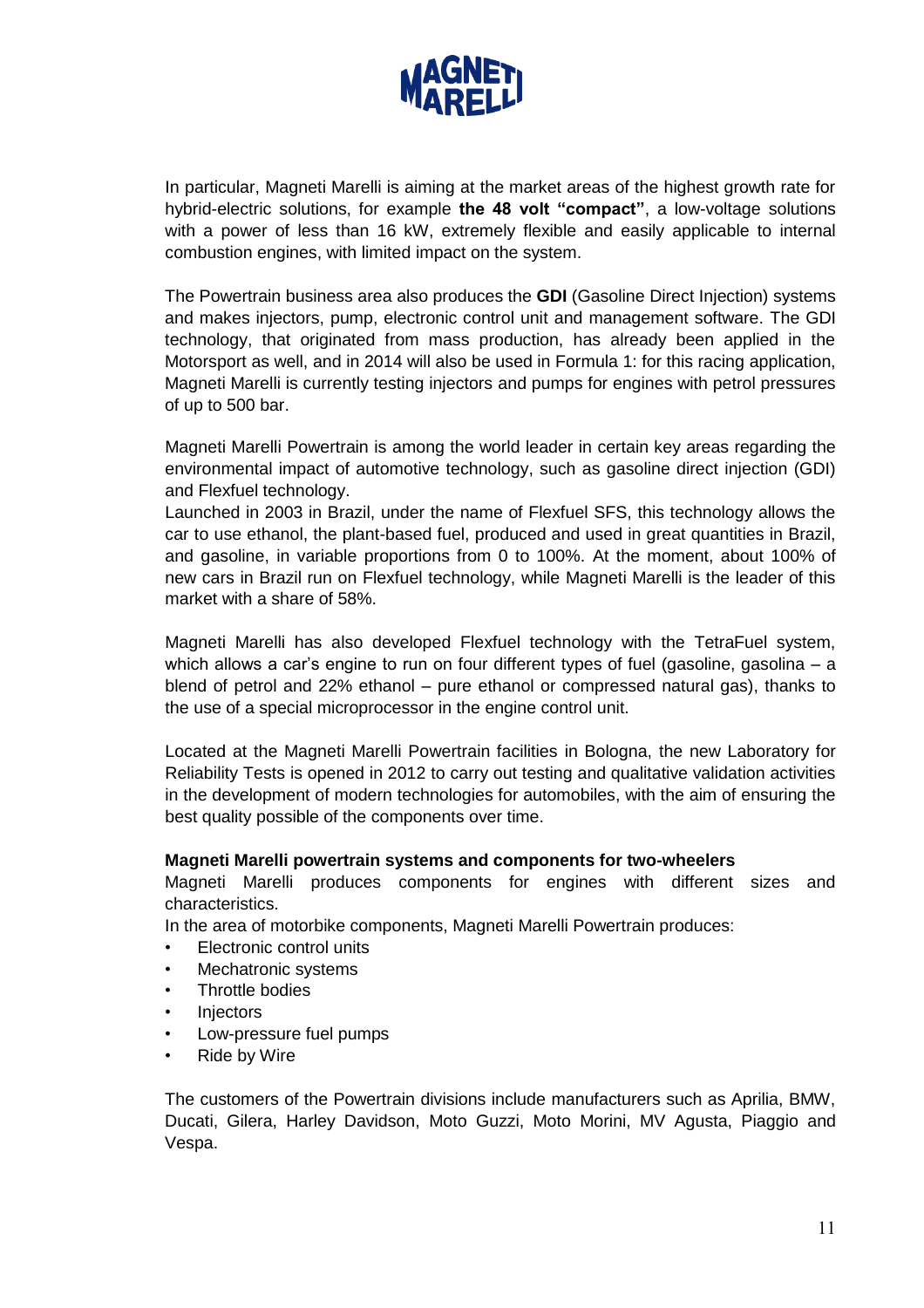

As proof of the division's ability to innovate, Magneti Marelli Powertrain has launched on the market of mass-produced motorbikes the Ride by Wire systems, which represents an absolute novelty in the sector of engine control systems.

For the first time ever, the principle of fully electronic injection management is applied, with no "mechanical" connection between the gas knob and the throttle valves.

A new industrial plant created from the Joint Venture signed in December 2013, between Hero MotoCorp Ltd. (60%) and Magneti Marelli S.p.A. (40%), dedicated to the production of engine control systems for two-wheeled vehicles, was opened in Manesar, India in 2015.

The new site is operational with solutions dedicated to the production of powertrain and fuel injection technologies aimed primarily at the Indian two-wheelers market.

## *MAGNETI MARELLI EXHAUST SYSTEMS*

**Magneti Marelli Exhaust Systems** develops and produces exhaust systems for cars and motor vehicles in general with advanced technologies in terms of performance and quality.

The purpose of an exhaust system is twofold: on the one hand, the reduction of pollutants contained in the exhaust gases (via catalytic converters) and, on the other hand, the reduction of noise (by means of the silencing system).

The reduction of pollutants is achieved by designing catalytic converters that are able to meet the increasingly stringent and restrictive laws in force.

In Europe, emissions are currently governed by the Euro 6 standard. Products that are able to comply with these pieces of legislation are among the most innovative on the market.

For example, for diesel engines there are the particle filters in the engine compartment (compact system), the NOx reduction systems, such as the Selective Catalytic Reduction with the Ad blue additive, and the NSC (Nox Storage Converter) systems integrated with clean EGR (Exhaust Gas Recirculation) system.

Regarding noise attenuation, Magneti Marelli has produced a wide range of silencers that are manufactured using different technologies, differentiated depending on customer requirements by conducting research and development activities for the detection of "sounds" which are characteristic for each type of car or make (Sound Design).

Innovative solutions are then being studied both for the "hot" and the "cold" part of the exhaust and involve as many new technical solutions as new production technologies to improve quality, to reduce weight and costs.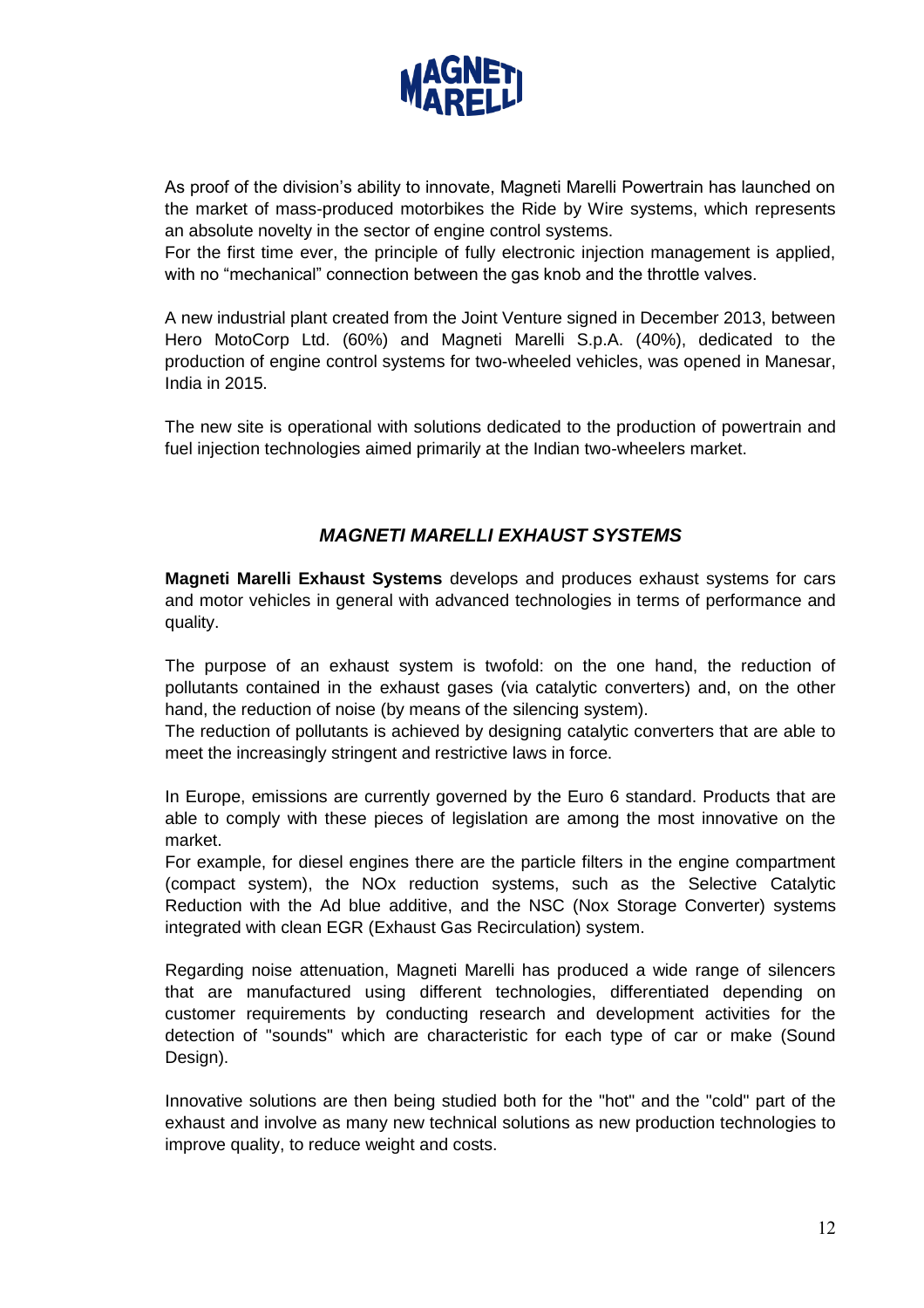

### *MAGNETI MARELLI SUSPENSION SYSTEMS*

**The Suspension System business area** designs and manufactures suspension modules and components for motor vehicles. The division has its headquarters in Turin.

Within the "suspensions" product line, the products available range from an individual component (swinging arms, crosspieces, axles, uprights, brake discs and drums) to assembled modules (wheel and semicorner units). Magneti Marelli Suspension Systems is able to satisfy every type of technical request received from the customer, with the possibility of development from component specifications or as a refinement of an existing design.

Mastery of the main technological processes in the Automotive sector allows the creation of suspension components in various materials which dominate the performance and quality characteristics.

Innovative products include the front arm made of composite material, the twist beam axle with passive steering, the front crosspiece in composite material and the twist axle with variable thickness tubular crosspiece. Our company's commitment to reducing the weight of the chassis components is accompanied by a careful "Life Cycle Assessment", in order to propose to carmakers the best solutions in terms of environmental impact.

## *MAGNETI MARELLI SHOCK ABSORBERS*

**The shock absorbers product line** includes the two main groups of "structural" shock absorbers (essentially for McPherson suspensions) and "conventional" shock absorbers (for all the rest), as well as the niche market for gas springs.

The guidelines of Magneti Marelli's Shock Absorber innovation are developing along the axes of eco-sustainability and performance. Among the innovations, of particular interest is the electronically-controlled shock absorption system that is able to generate electricity to be stored in the battery to reduce emissions on vehicles with thermal engine and/or to increase autonomy for electric or hybrid vehicles.

The recently-formed Dynamic Systems product line is based on the concept of developing an electronically-controlled shock absorption system with an electrovalve that adapts in real time to the passage of damping fluid, thus adjusting the response in accordance with various parameters from the relevant sensors.

This produces a real improvement in the vehicle's dynamic performance, by reducing the compromise between suspensions designed more to provide comfort than "sporty" driving.

The main stages of development of the business area: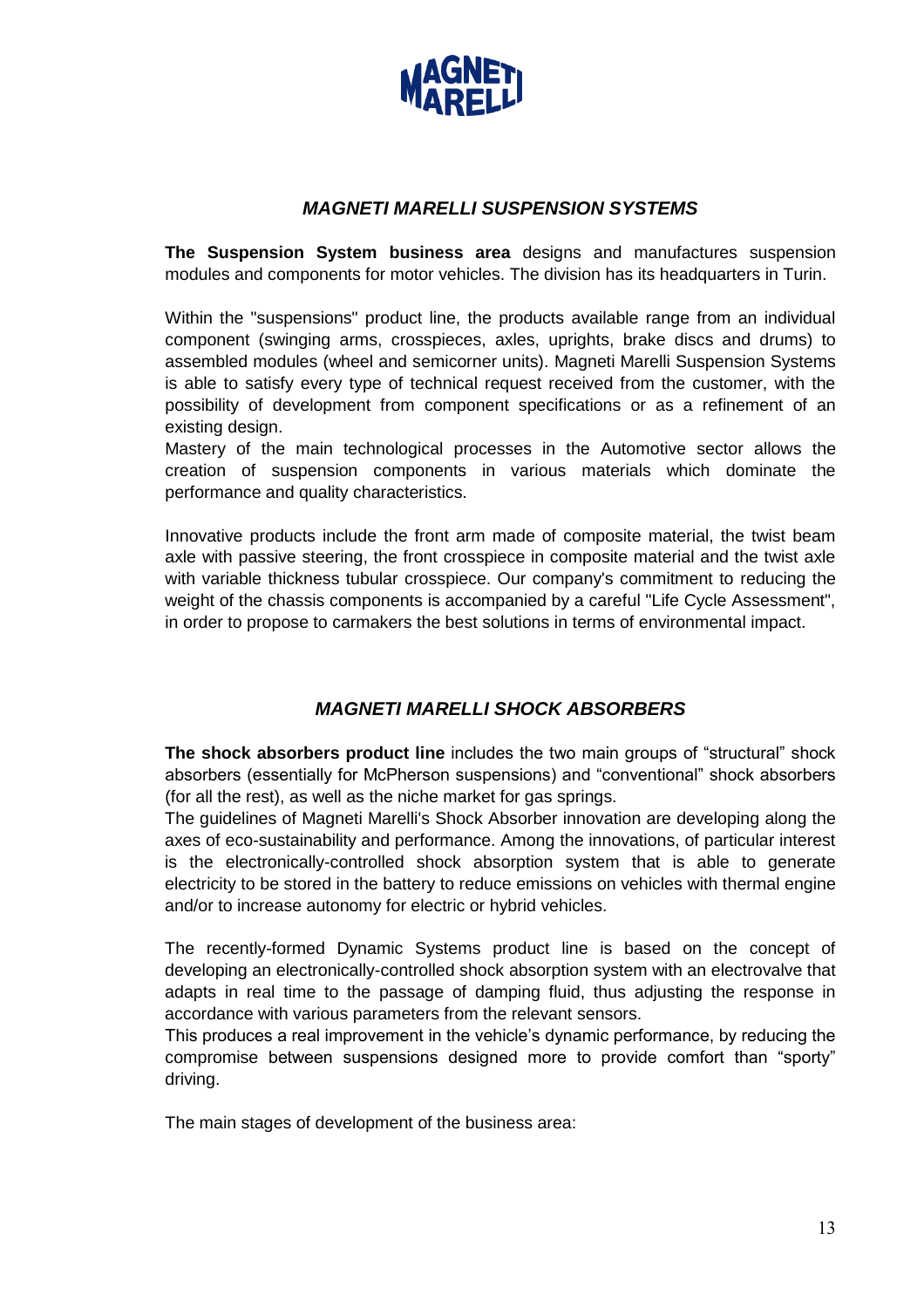

2006 - birth of the Powershock shock absorber with internal spring that acts in extension for roll control

2008 - start of the production of the SDC (Smart Dynamic System), the electronicallycontrolled shock absorption system

2009 - start of production of shock absorbers with a "position dependent" device for commercial vehicles

2011 - start of mass production (world premiere) of F-Respond shock absorbers with "frequency dependent" devices

2011 - introduction of shock absorbers with "full displacement" valves for improved comfort

2013-2014 - the development of valves and a product range for heavy-duty applications (heavy industrial vehicles)

## *MAGNETI MARELLI AFTER MARKET PARTS AND SERVICES*

**Magneti Marelli After Market Parts and Services S.p.A.** is the Magneti Marelli trading area dedicated to the field of multi-brand spare parts and to the network of workshops. It distributes automotive components, offers training services and technical know-how on the Independent Aftermarket.

Through a network of **4,000 workshops worldwide** (1,750 in Italy) it offers motorists assistance, products and services through the "**Checkstar Service Network**" concept and trades in 4 European countries (in Italy, Spain, Germany and Poland), in 2 countries in South America (in Brazil and Argentina), in the United States, in Russia and in China. It also covers, through the network of importers, over 80 countries in Europe, Asia, America, Africa and Oceania.

Thanks to the collaboration with excellent partners, it researches and offers a complete range of original products that are able to meet the needs of different market segments. In Europe, Magneti Marelli After Market Parts and Services operates in the repair market with the trademark Magneti Marelli Checkstar, while in Latin America, in addition to the Checkstar trademark, the Magneti Marelli Cofap trademark has historically been used.

Magneti Marelli places importance on the professional retraining of its network of workshops and offers innovative technical, management and marketing courses organised both in the classroom and online. Magneti Marelli combines technical and specialist training, with services of **Help Desk** and online technical support.

Distributed brands: **NGK NTK, Mahle Original, Pagid, Roulunds Rubber, Brembo, Autodata, Philips, Alldata Europe, Cool Weather, Denso, CF Gomma, NTN SNR.**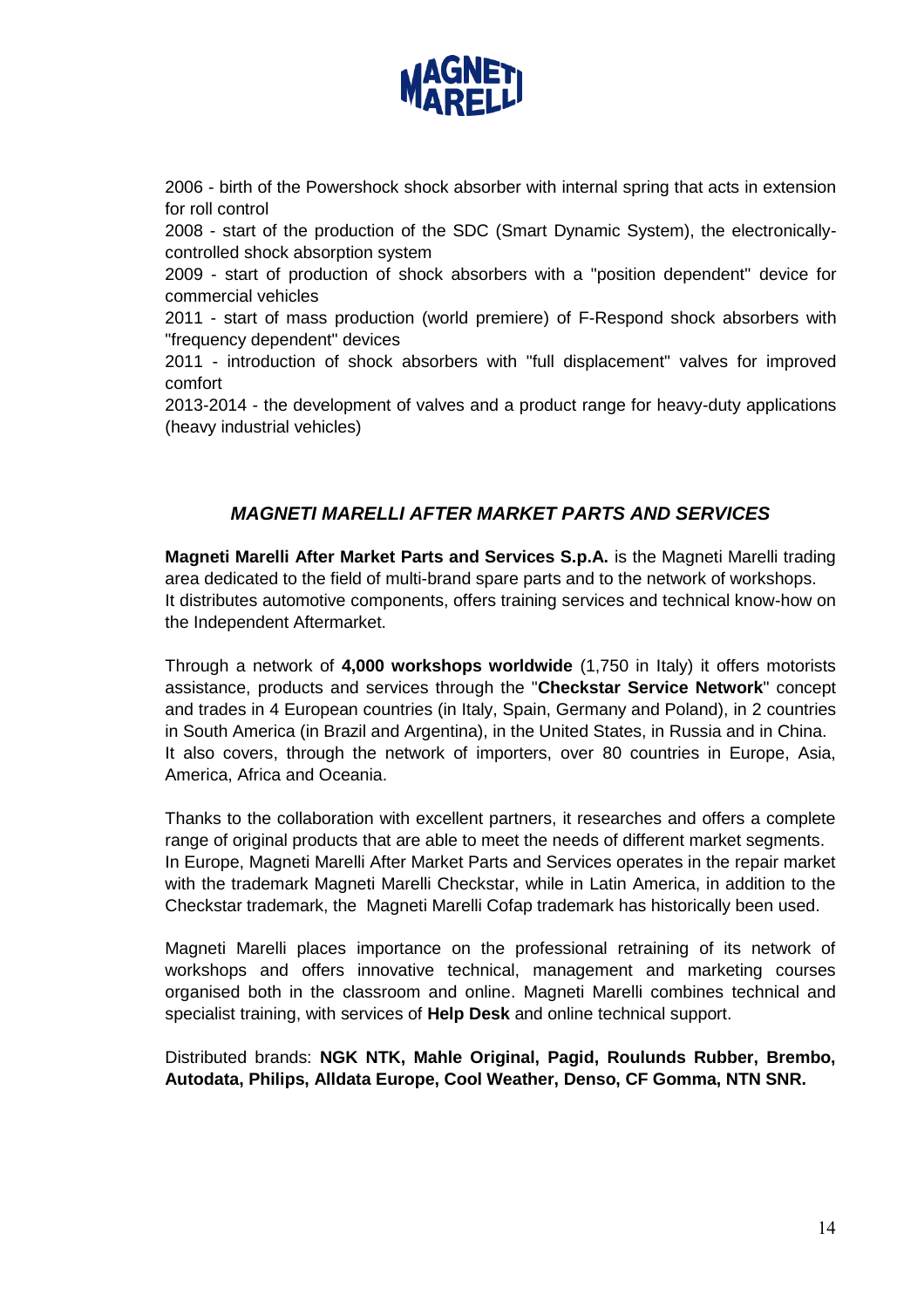

## *MAGNETI MARELLI MOTORSPORT*

**Magneti Marelli's Motorsport division** develops electronic and electro-mechanical systems for two- and four-wheel competition vehicles. In particular it supplies systems for engine & chassis control and data acquisition in addition to the related key components, powertrain for hybrid and electric applications with electric motors and smart power electronics, telemetry systems, electric & electro-hydraulic systems for gearbox control and software applications.

From 2008 Magneti Marelli Motorsport also developed a kinetic energy recovery system (KERS) for Formula 1 cars applications, which is adopted by some top F1 team also in the current championship.

Since 2008, Magneti Marelli Motorsport has been working in the field of design and manufacturing of systems for the recovery of kinetic energy generated during braking (KERS), and the electric system for the recovery of thermal/kinetic energy generated by exhaust gases and their components (HERS) for Formula 1 and other motoring competitions.

Magneti Marelli Motorsport has also developed the High-Speed Safety Camera, a frontmounted camera aimed at the driver's helmet, which is capable of filming images with a frequency of 400 frames per second and which has been adopted by all the Formula 1 teams.

Also in the field of racetrack sports, Magneti Marelli supplies all of the most important teams with the high-capacity wi-fi-based V2X telemetry system, which is capable of simultaneously transmitting real-time high-quality audio signals and a large quantity of telemetry data from the vehicle to the box.

The business line is based in Corbetta (MI), with plants at Venaria (TO) and Bologna, and application centres in Brazil, China, France, UK and USA.

Magneti Marelli has been involved in motorsports since its very beginning in 1919, and throughout its history the company has been supporting several world champion teams in their two-wheel and four-wheel victories.

Magneti Marelli's involvement with motor racing is connected to the great impulse which Magneti Marelli has always devoted to innovation – of which motor racing is the perfect exponent.

In the recent seasons of motorsport championships, Magneti Marelli Motorsport has supplied systems and components to the winners of several world championships of Formula 1, MotoGP™, WorldSBK, WRC, FIA GT1, WTCC.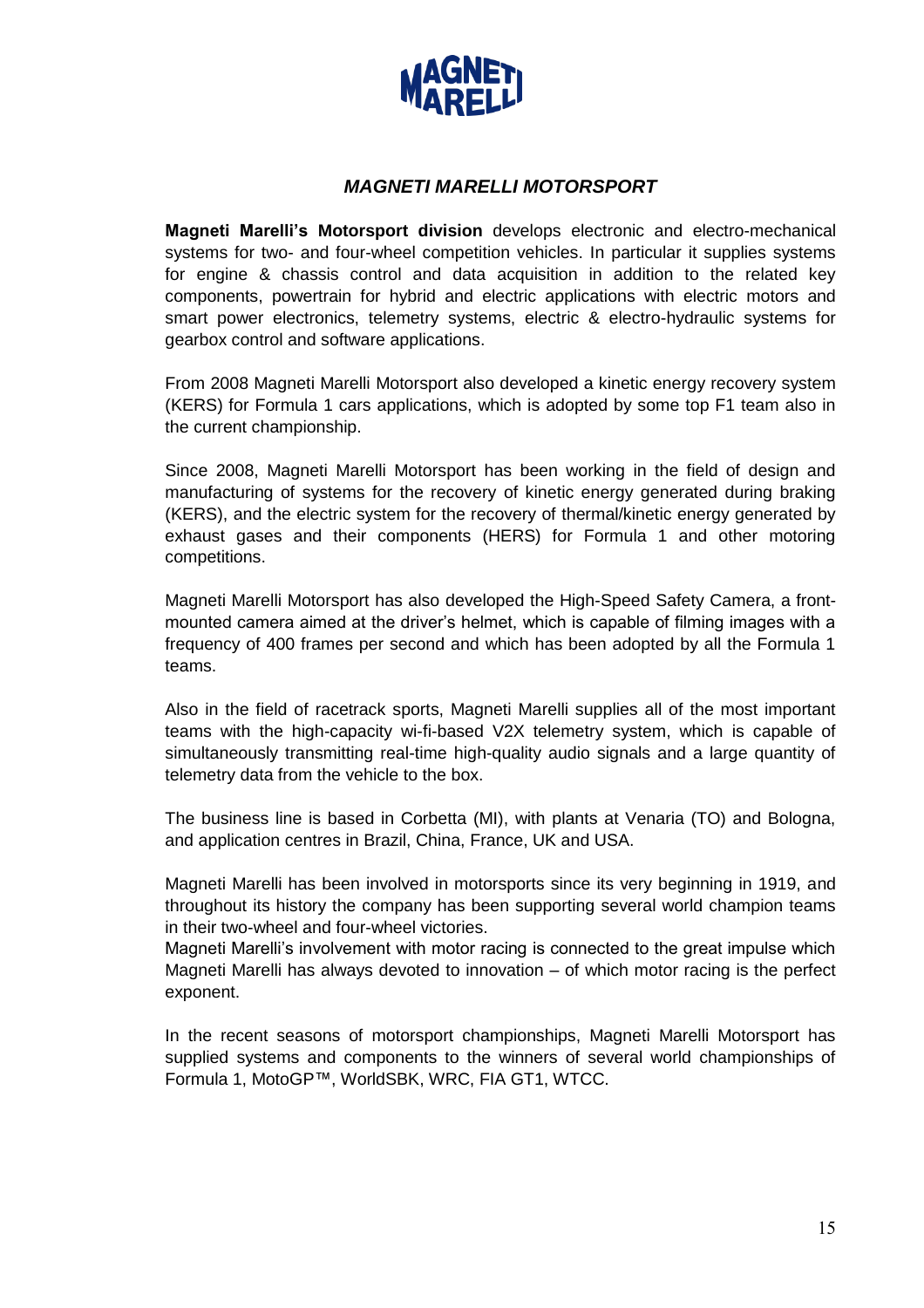

#### *Motorsport in the DNA and in the history of Magneti Marelli*

Magneti Marelli has been involved in motorsport competitions since 1919, the year the company was founded, where mechanical components and electrical devices were subjected to extremely heavy-duty uses, amidst dust, rocks and mud, consequently sturdiness, reliability and effectiveness of the assistance service on the competition fields were often the basic key to a team's success. Way back then, Magneti Marelli was already betting on the performances and reliability of its magnets, ignition coils and distributors, providing constant support on all racing fields to drivers and vehicles which thus receive the necessary technical assistance from highly qualified and specialised personnel. Quality chosen by the winning teams. In 1930, for example, three Alfa Romeos, all equipped with magnets made by Magneti Marelli, placed first, second and third in the legendary race "1000 Miglia".

Newspapers continued to report on the victories obtained by vehicles equipped with Magneti Marelli components, and record after record was broken: both drivers and manufacturers sent telegrams, autographed photos and thank you letters to show their appreciation and gratitude towards Magneti Marelli.

1950 was the year of the first Formula 1 World Championship. The first Grand Prix was held on the English racetrack of Silverstone, and that year the Championship was won by Nino Farina behind the wheel of an Alfa Romeo, of course equipped by Magneti Marelli. At the end of the 1960s, Magneti Marelli was a leader in the design of the newlyborn electronics and in its applications to competitions.

In the 1970s and 1980s, Magneti Marelli developed the control electronics for the first Weber-Marelli injection systems used in the Formula 1 and fitted on Ferrari engines. The Ferrari-Magneti Marelli association, which started way back in the 1930s with the Alfa Romeos of the Ferrari Stable and which continued without interruptions with the start of the activities of the Prancing Horse Carmaker, has been particularly significant.

Grand Prix after Grand Prix, Magneti Marelli's fame in Formula1 continued to swell, and was enriched by the cooperation with numerous teams and by many supplies: in addition to Ferrari, there were Renault, Ford-Cosworth-Hart, Matra, BRM, Lotus, Ligier, Osella, Toleman, Spirit, and others.

Between the 1980s and the year 2000, all of the major Formula1 teams relied on Magneti Marelli for electronic and electro-mechanical systems installed on the car and for the technology of electronic infrastructures and communication, for which Magneti Marelli is a leader in terms of testing and know-how. This is the case, for example, of the introduction of telemetry in race management or the development of the complex steering wheel of the single-seaters.

Since the 1980s, Magneti Marelli has become richer with the experience and competitive know-how of Carello and Weber, legendary brands in the field of lighting and engines supply, both successfully involved in competitions.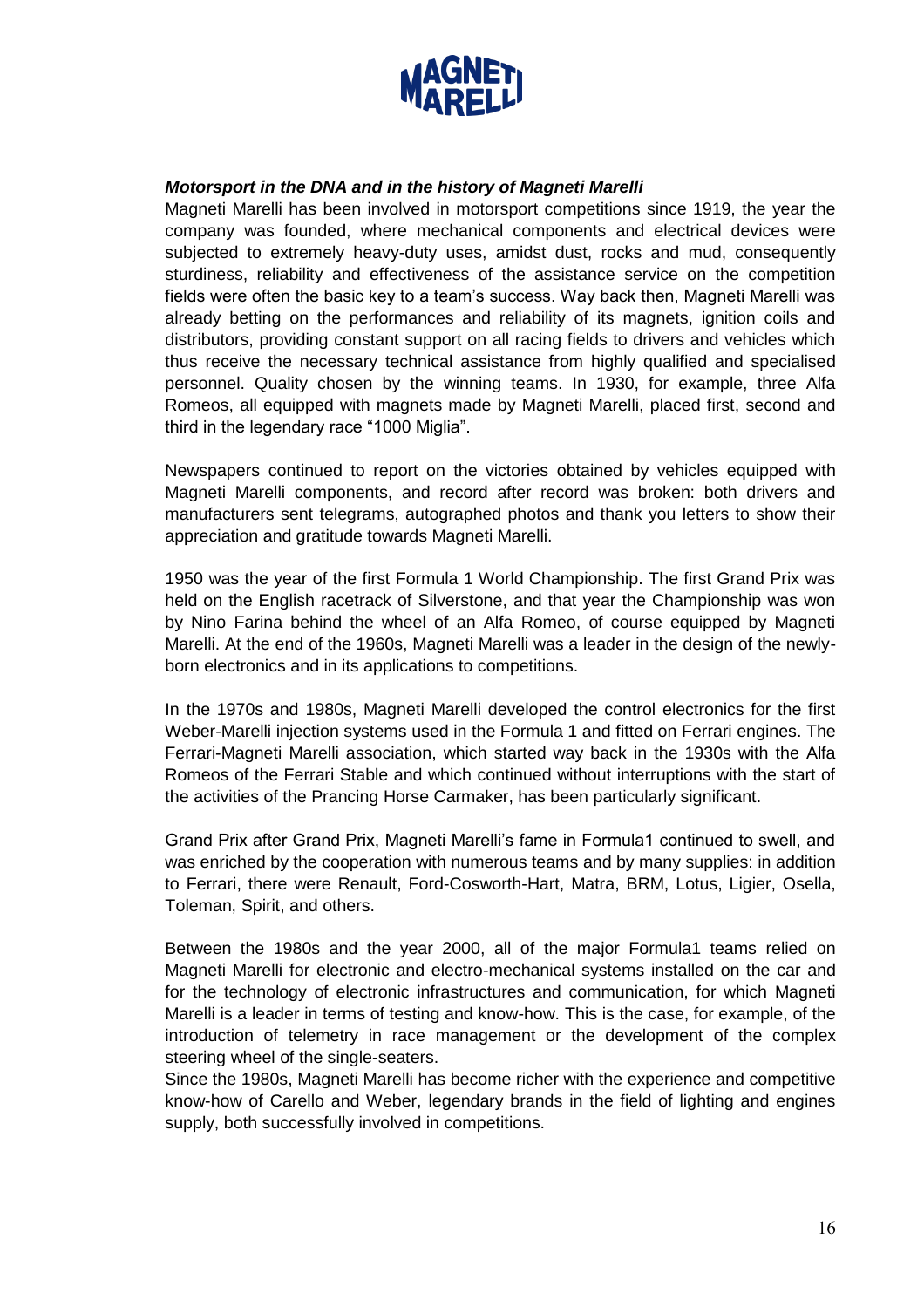

Magneti Marelli's commitment in the world of competitions has also made history in the Rallies, for example with legendary cars such as the Fiat 131 Abarth, Lancia Stratos, Lancia 037 and the fabulous Lancia Delta Integrale.

Hence, Magneti Marelli Motorsport has contributed significantly to the technological evolution of modern sport competitions, thanks to the development and introduction of certain innovative solutions that represented a turning point: in 1989 the semi-automatic transmission with steering wheel controls (developed together with Ferrari); in 1994 the intelligent steering wheel; in 2000 the electronic engine and vehicle control system with distributed architecture and miniaturised components; in 2001 advanced real-time telemetry (DST Data Stream Telemetry), and in 2008 the KERS (Kinetic Energy Recovery System).

In the last twenty five years, Magneti Marelli's name has been associated with over 35 world championship titles in Formula1, MotoGP™, and Superbike World Championship.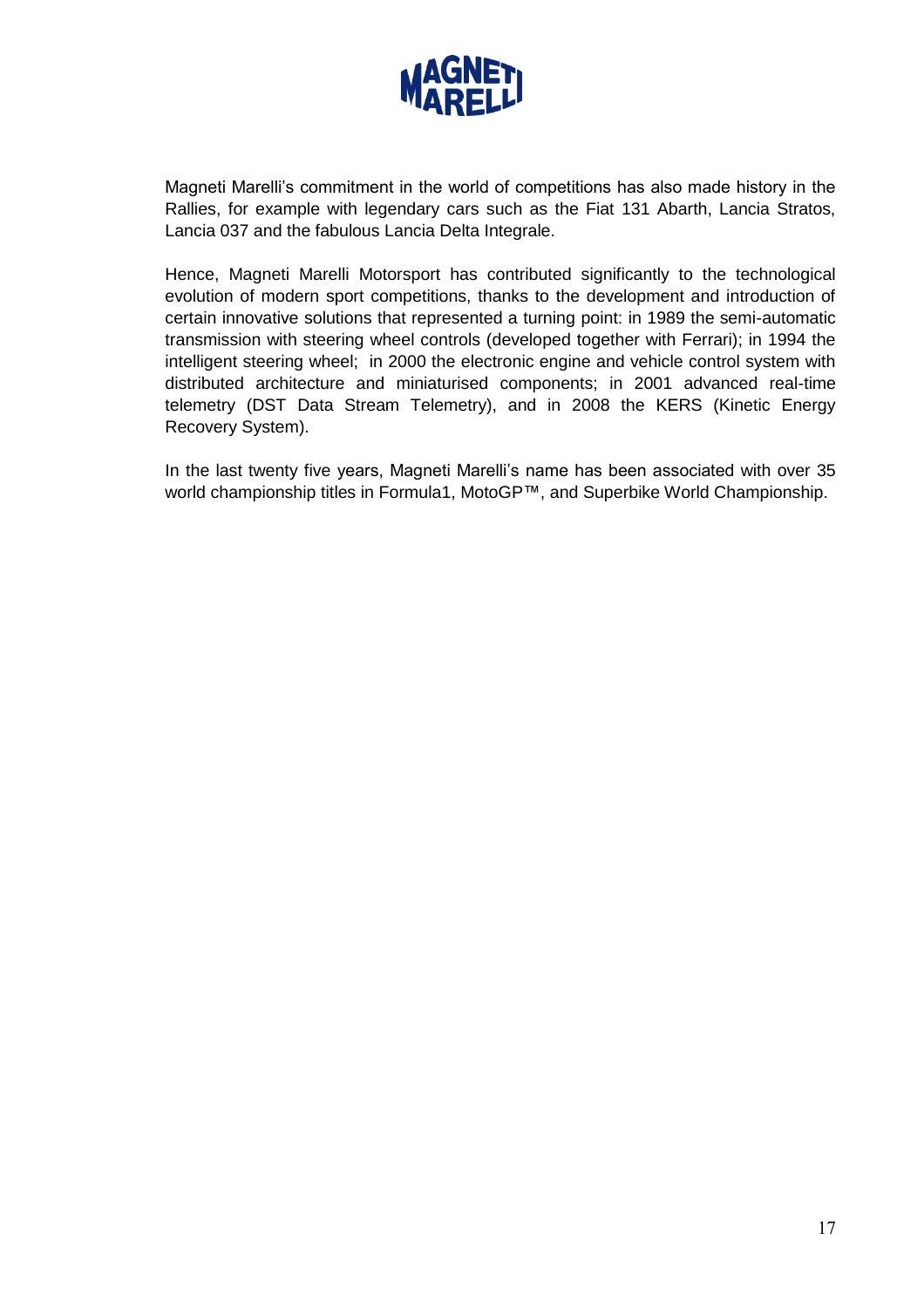

## **TECHNOLOGICAL EXCELLENCES**

## *LIGHTING*

#### *Smart Corner™*

Building also on investment in solid-state LiDAR company LeddarTech, Magneti Marelli has integrated camera, radar and LiDAR into advanced projector headlamps and tail lamps to produce the Smart Corner™. This modular, self-contained, efficient solution provides car makers with the required functionality for autonomous driving, while maintaining beautiful aesthetics and world-class lighting performance. It reduces weight, cost, and eliminates the need for separate packaging, wiring and connectors on the vehicle exterior. Magneti Marelli's 'Smart Corner™' has also been named CES 2019 Innovation Award Honoree in the vehicle intelligence and self-driving technology category.

#### *[The Full-Led Technology For Automotive Lighting](http://www.magnetimarelli.com/excellence/technological-excellences/the-full-led-technology)*

Magneti Marelli Automotive Lighting has developed in 2007 the world's first massproduced full-LED headlamp, featured by more than 20 innovative concepts. The first full-LED headlamp also traces the path for the future with regards to reduction in fuel consumption and emissions. In the most advanced version, the headlamp full-LED uses LED technology with "matrix beam", i.e. the light beam is electronically and adaptively operated and oriented. In fact, a management control unit handles the three reflectors which direct the light beam while a front camera provides information to the system on driving conditions and on the traffic proceeding in the opposite direction in order to avoid dazzle.

#### *Dynamic All Led Reflector Headlamp With Variable Light*

The innovative full-LED Reflector made by Magneti Marelli Automotive Lighting combines the attractive aesthetics of reflectors with adaptive lighting functions. The result is a strong energetic appearance and an extraordinary lighting performance.

#### *Fully Integrated Lighting Electronics*

Magneti Marelli Automotive Lighting's electronics for intelligent LED headlamps. Engineered as fully-integrated electronic modules for the carmakers' modelspecific lighting applications. Control of all the lighting and actuator functions of an intelligent semiconductor-based headlamp.

#### *LED Multi-beam*

Smart Full LED headlamp with main-beam light composed of 24 separately controlled LEDs. Thanks to the car's sensors and the electronic control unit, it is possible to switch the LEDs on and off individually thereby enabling precise control of the light beam and avoiding dazzling the traffic approaching from the opposite direction, in addition to illuminating the relevant areas for safety.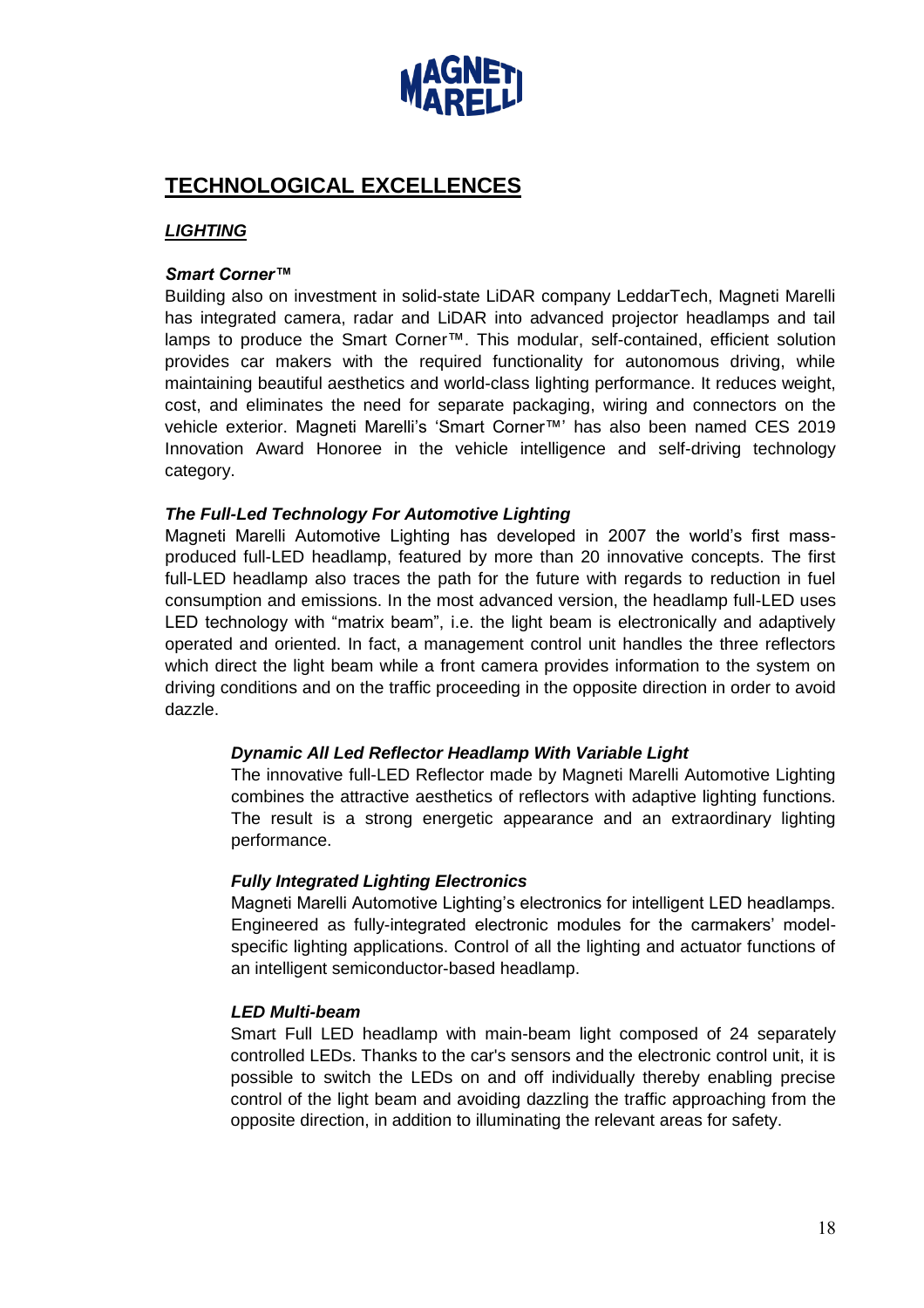

It is a smart lighting system that is able to direct the beam with millimetric precision according to requirements. In this way, visibility on the road increases exponentially as does safety, both for the driver and for the other cars.

### *E-Light LED technology*

The technology offered by Automotive Lighting is thus officially acknowledged as being innovative and effective in cutting down CO2 emissions by automobiles, an objective sanctioned by European regulations.

The "E-Light" LED low-beam module ensures certified energy savings, allowing carmakers to obtain a credit of 1 g CO2/km for every vehicle that fits this module in its headlamps.

The innovative content of the "E-light" LED low beam module lies in the advanced use of light refraction/reflection techniques through the use of lens that concentrate, in an extremely effective way, the light beam generated by a limited number of light diode sources (LEDs).

During the analysis and certification phase of this solution, the term of comparison used to prove the efficacy of E-Light in reducing emissions was the halogen light bulb. Even when compared to the power in watts, the difference is quite clear: the E-Light LED low beam uses up 11 watts compared to the 68 watts of a regular halogen low beam light bulb, with superior performance in terms of lighting power.

E-Light can be applied to newly developed models of cars currently in existence, and the credit of 1g CO2/km will be acknowledged for the specific model that adopts the solution as from the design phase, for greater flexibility in vehicle design from the standpoint of CO2 emissions.

#### *Laser lighting*

In 2014 Magneti Marelli Automotive Lighting, in collaboration with Audi, developed the first front lighting system with additional main-beam laser module, for the new Audi R8.

The blinkers, DRL and parking lights that make up the headlamp are based on light guide LED technology; the low-beam function is based on an evolution of the LED modules, but the real revolution is concentrated into the high-beam unit with integrated Laser technology.

The laser high-beam generates a light-beam with dual capacity with respect to the LED high beams (and complies with the ECE requirements). Upon activation of the function, a camera monitors the driving conditions, recognising oncoming cars and those in front of the vehicle in order to avoid dazzle. If driving conditions so permit, and the car is travelling at a speed of more than 60km/h, the function is activated and the depth of illumination increases. The laser module for the high beam function has a light source of 2 mm² to produce a high-intensity light beam obtained thanks to the development of very high-precision optics. A phosphorus converter turns the laser beam into white light with a temperature of 5,500 degrees Kelvin - the ideal conditions for the human eye that allow the driver to recognise the contrast more easily and help prevent fatigue.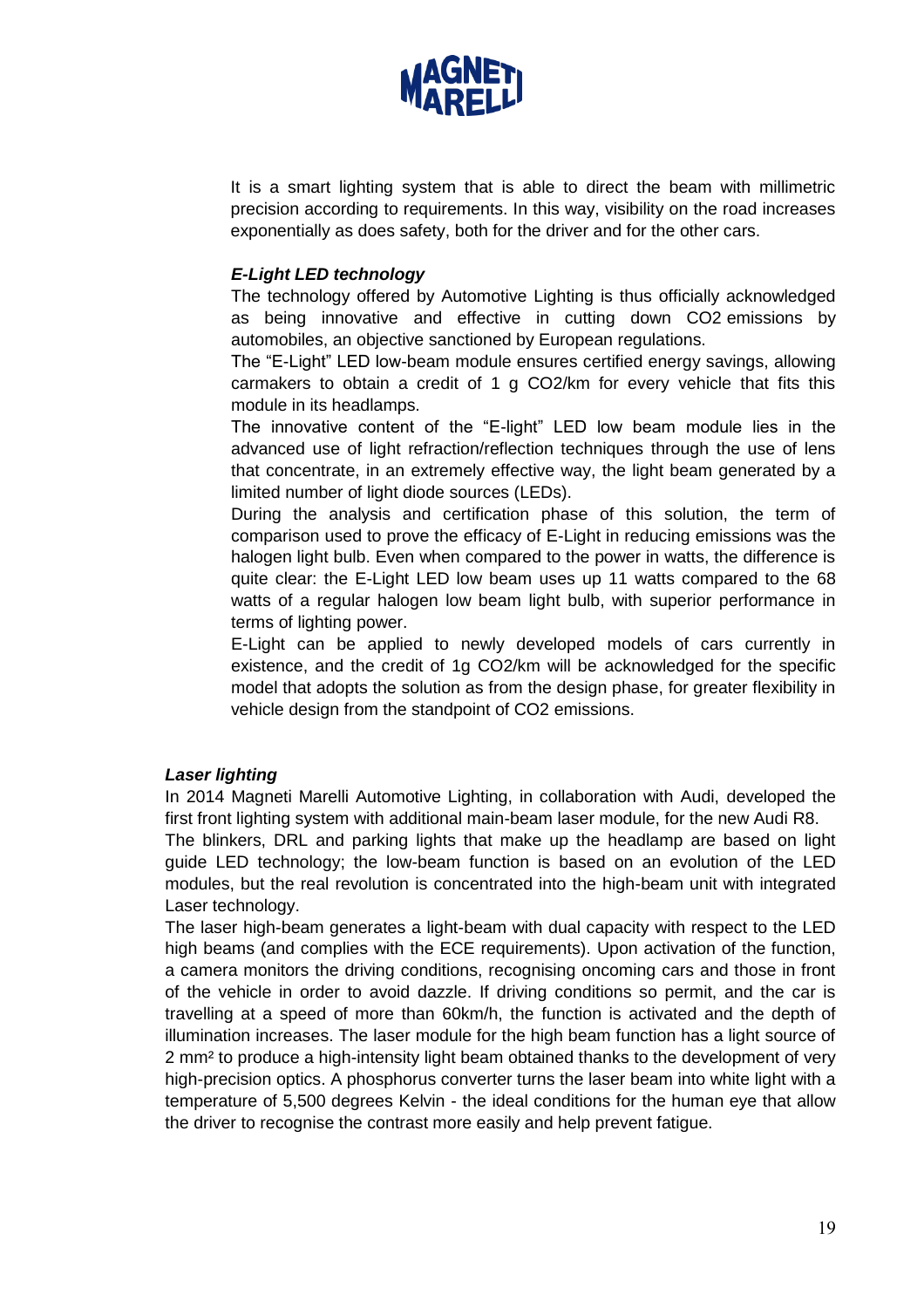

#### *25W Bi-Xenon*

Headlamp technology based on Xenon source, with a powerful and concentrated light colour, that is closer to white (and, consequently, to daylight) in a compact size and with low power consumption. With the special dedicated lenses, it gives the car a unique design.

The Xenon 25W represents the evolution of the Xenon system. It is constituted by the combination of light performance that is typical of traditional Xenon but with a reduced weight of the headlight bulb, a long-lasting light bulb and a system that significantly reduces the energy absorption.

#### *Rear Lighting*

In recent years there have been important developments in terms of automobile design, and rear lights have gradually become an important element to be harmoniously added to the body of automobiles featuring more and more rounded lines. The advent of LEDs, luminous sources whose light is generated practically instantly by electronic transitions inside semiconductor materials, has paved the way for designs that were simply unthinkable just a few years ago.

From a safety standpoint, rear lights with LED technology achieve the highest performance level within one millisecond from the moment they are turned on, while normal filament bulbs require approximately 200 milliseconds to provide the maximum luminosity: at a speed of 120 km/h, this difference translates in 6.6 meters of additional braking distance. Moreover, in terms of reliability, the average useful life of a LED is 100,000 hours, greatly superior to that of a filament bulb, which ranges from 300 to 3,000 hours depending on the type.

From an eco-friendly standpoint, LEDs do not contain heavy metals or other substances that are harmful to the environment and, rear light performances being equal, use up 20% of the electricity needed for an incandescent bulb: this energy efficiency means less fuel consumption and consequently in lower carbon dioxide emissions.

#### *ELECTRONIC SYSTEMS*

#### *High-end infotainment system*

The new high-end infotelematic system is a device that incorporates multi-media entertainment, telematics, and telephony functions. It represents the natural evolution of the current high-end telematic platform, today made even more performing by the use of 30-GB hard disk (used for storage, music and for maps of the entire Europe), a 3D graphic processor and solutions that further improve audio system performances.

#### *Open Platform infotainment & Navigation System*

Magneti Marelli has developed and produced the first Linux Open Platform based Infotainment system.

The new multimedia system originates from the technological contribution that Magneti Marelli can provide, and offers a sophisticated set of features, including navigation,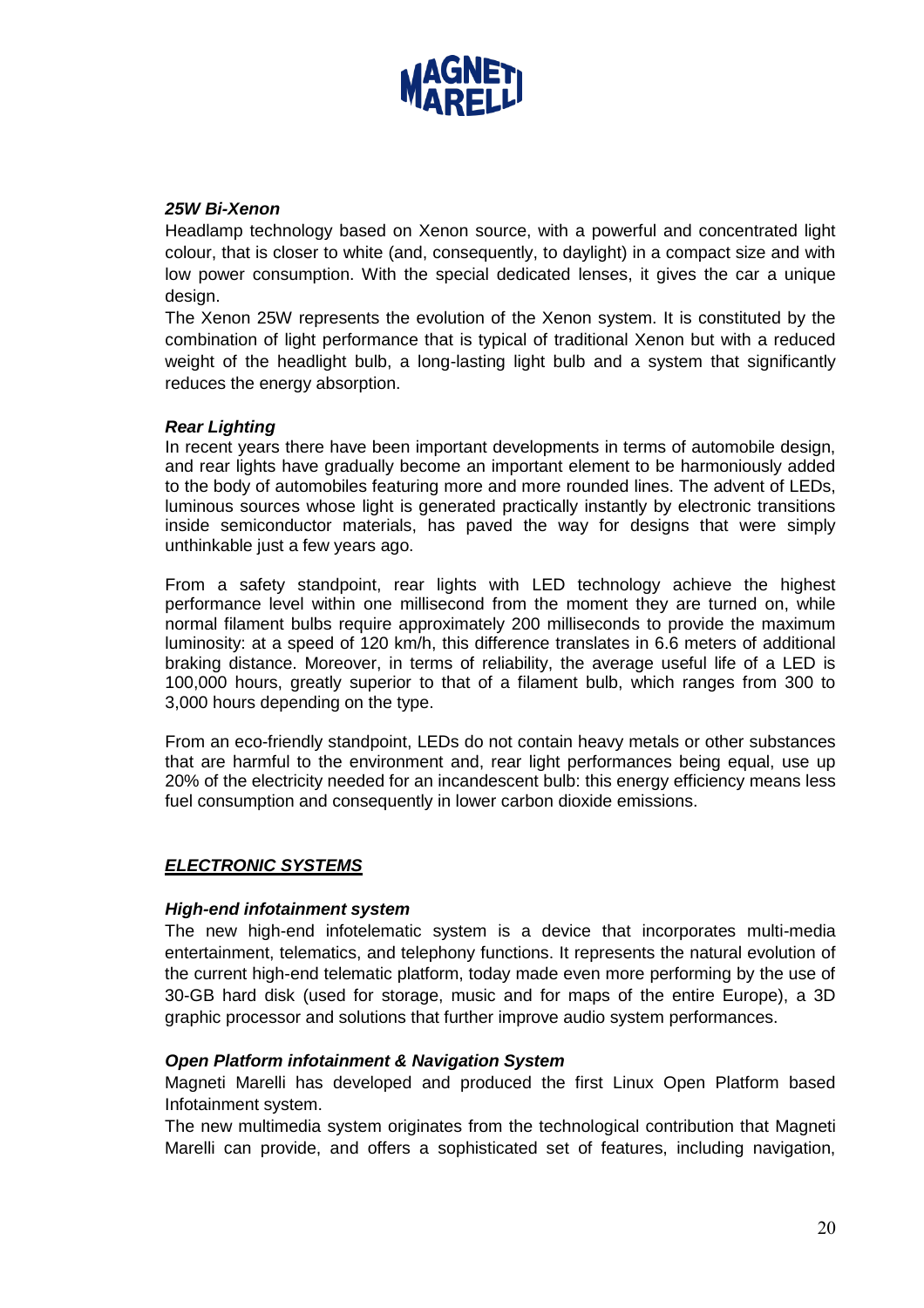

brilliant graphics, Internet access and connectivity, wired and wireless, available for the first time on entry-level systems. The most significant innovation of the Business navigation system is represented by Graphic images, which are now displayed 10 times faster on the TFT color display, High-resolution maps, 3D animations and elements, and faster itinerary calculation. The new infotainment system uses Magneti Marelli's open platform to enable a wide range of in-vehicle connectivity and Infotainments applications. System features include wireless connectivity, mobile office, advanced navigation and telematics.

#### *Navigation, Multimedia & Connectivity Platform*

The multimedia connectivity platform represents Magneti Marelli's ultimate innovation in the sector of Infotainment, Connectivity and Navigation integrated Systems.

The system features a 7" high-resolution touch-screen display with advanced easy-touse Human-Machine Interface based on a powerful 3D graphic processor. The CAN interface ensures the display of remote controls directly on the screen, along with the front panel, diagnostics and data export.

The entertainment and full multimedia interfaces consist of an AM/FM Radio (RDS and TMC compatible with 3 tuner configuration, double antennas, 15 memories, AF switching), a USB port (2nd USB available as option) with full iPod™ / iPhone™ control, audio player, picture viewer and audio jack. The system can even be connected to an external CD. Hands-free telephone operation and audio streaming (A2DP) are ensured by a Bluetooth® interface. Users can access the Internet through a special 3G USB key.

In the high-end version, on-board navigation is also available with full TTS (Text-to-Speech) and TMC (Traffic Message Channel) management, complete with enhanced map information (street name, road book) and POI (Names, and Branded icons).

#### *Telematic Box*

In order to complete the product range and satisfy emerging market requirements, Magneti Marelli developed "Connectivity and Telematic boxes", highly integrated and low-cost systems for entertainment and safety applications.

#### Connectivity Platform

The connectivity box is an open platform based on the Microsoft Auto O.S. that guarantees connection with external devices. It covers a range of features that include the hands-free kit with Bluetooth® technology, voice recognition, USB port and MP3 player.

#### E-Call box

The E-Call telematic box is the result of Magneti Marelli's experience in telematics applied to safety functions: thanks to a GPS module and the integration with the CAN network of the vehicle, the device can make an automatic emergency call in case the vehicle crashes or flips over, with the vehicle being localised immediately.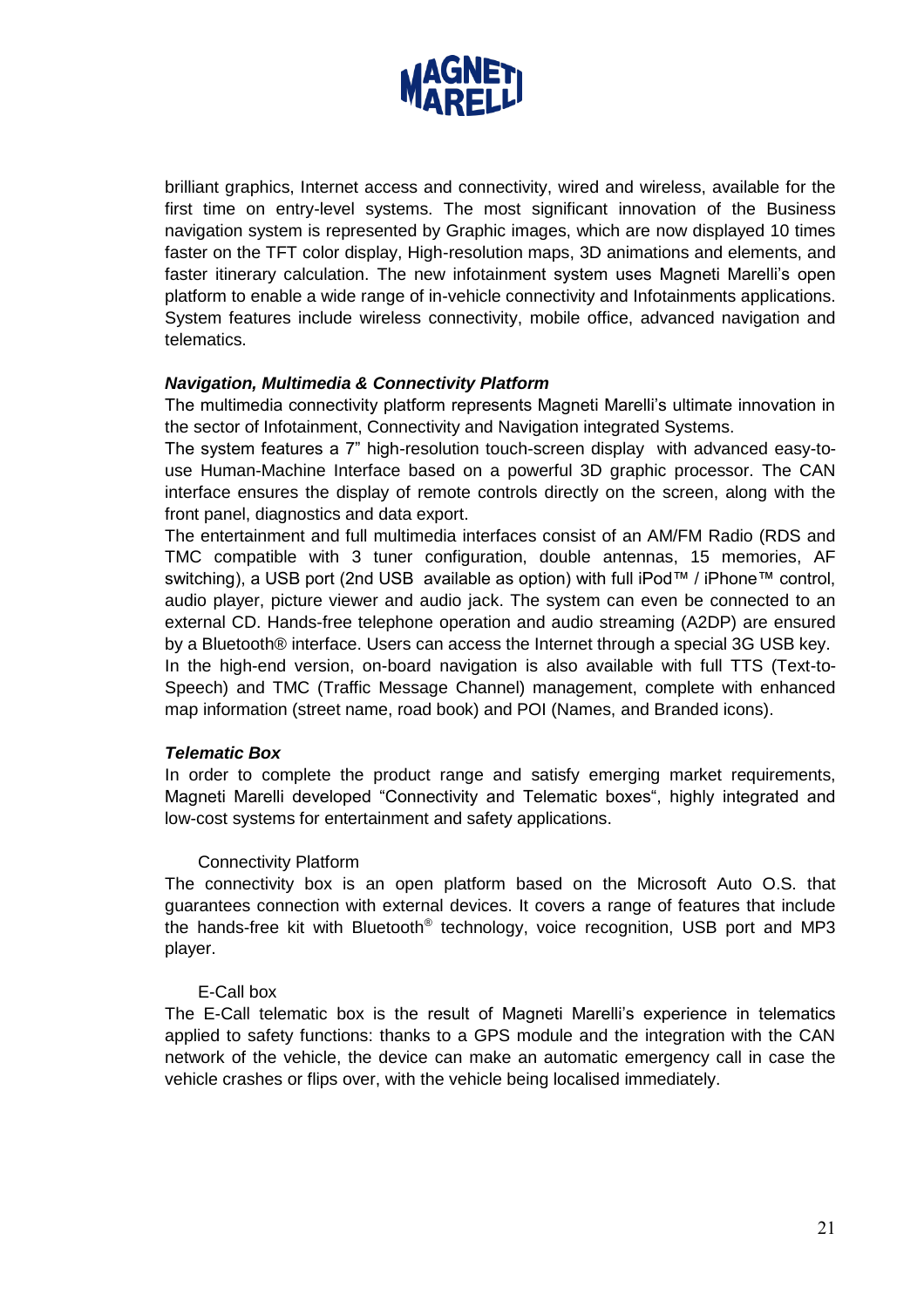

#### E-Toll

On the wave of new opportunities that are opening up at the national and European level, Magneti Marelli is currently developing an automatic toll paying system based on satellite technology (GSM/GPRS plus GPS) associated with Dedicated Short Range Communications (DSRC) modules: the in-vehicle telematic box will be able to trace the itinerary travelled, allowing for automatic calculation of the tolls that must be paid.

#### Aftermarket platform

Specifically with regards to the aftermarket Telematic Boxes, Magneti Marelli's solution includes a tracking unit that monitors the vehicle conditions and sends information to a specific service centre: this way, these telematic devices can provide access to services tied intelligent mobility management currently available – such telematic insurance services, fleet management, tracking, infologistics, car pooling and e-call (emergency call).

Moreover, these devices and solutions help motorists monitor their vehicle, identify the ideal itinerary, optimise transfer times and minimize both fuel consumption and emission; they also provide them with important information about traffic, car parks, limited traffic areas, payment of tools, vehicle behaviour and remote diagnosis. They also allow motorists to access new types of insurance policies, thanks to applications such as Vehicle Tracking, Crash Detection and Antitheft.

#### *Instrument Clusters*

The traditional business of this division, the instrument cluster provides drivers with information such as speed, revs, fuel level and water temperature. Magneti Marelli Electronic Systems develops and manufactures instrument panels with integrated monochromatic displays (dot matrix), or the increasingly common colour display. It also manufactures more complex, fully reconfigurable clusters which can perform gateway functions.

#### *POWERTRAIN*

#### *Solutions For Hybrid/Electric Drive*

Magneti Marelli maximized the experience acquired in Formula 1 with **KERS** (the Kinetic Energy Recovery System), and in systems and components aimed at mass-produced hybrid and electric engines.

#### *KERS*

Developed for some Formula 1 teams, the **KERS** (Kinetic Energy Recovery System) it's a system that turns mechanical energy under braking into electrical energy that can be stored into devoted batteries. This energy is made available to the pilot, who can decide to reuse it in specific situations – straight stretches, while overtaking other cars or at strategic points of the track.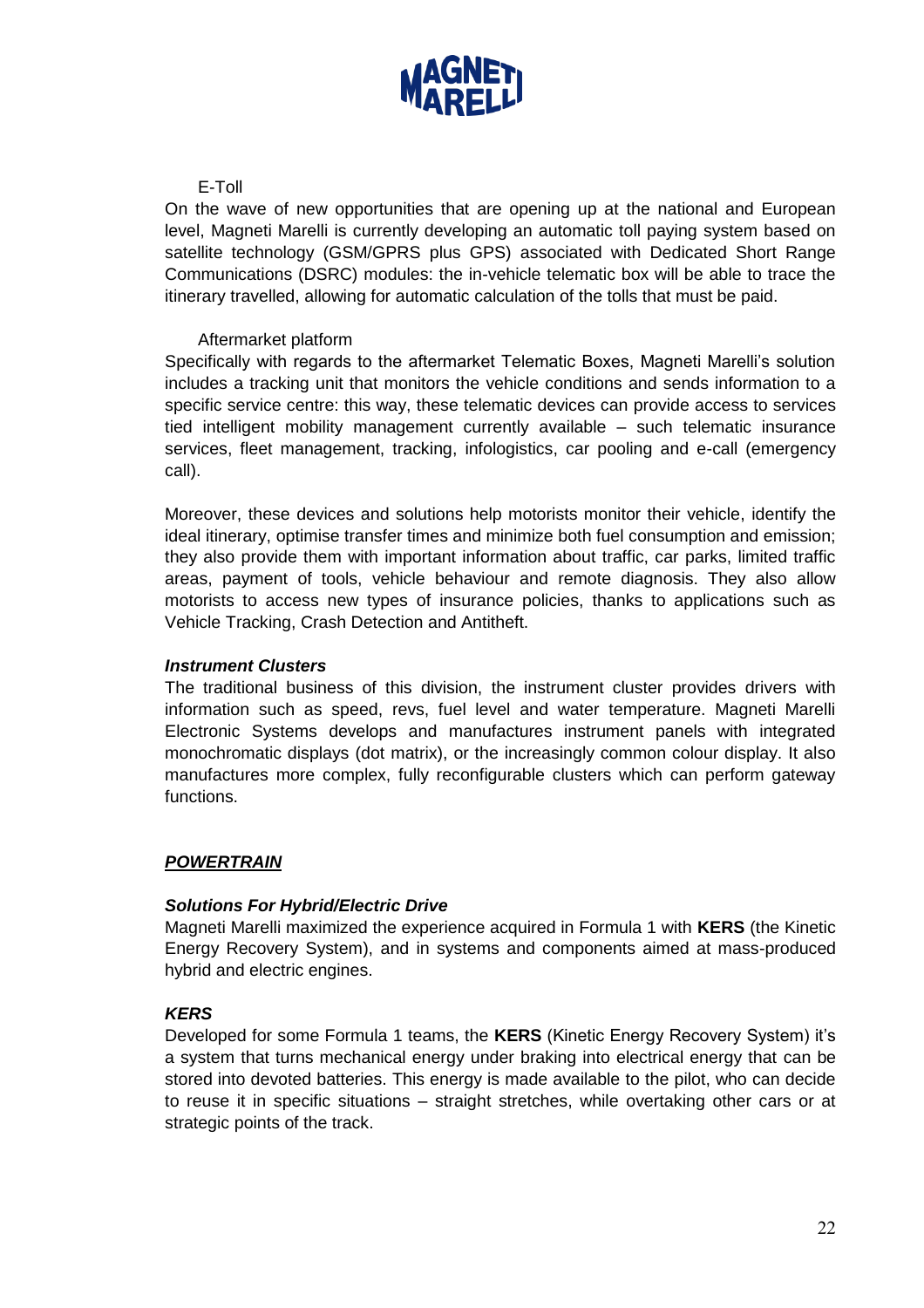

### *Gasoline Direct Injection Technology (GDI)*

An advanced injection system for gasoline engines that, combined with turbocharger, allow engine downsizing, improved performances, and significant reductions in fuel consumption and emissions.

#### *AMT (Automated Manual Transmission)*

A electro-hydraulic mechanism for automating manual transmission which derives from Formula 1 which combines comfort of use with a reduction in consumption. The AMT can be applied to any transmission, with production costs that are consequently lower compared to traditional automatic transmissions.

#### *Multifuel Technologies: Flexfuel Sfs® E TetraFuel®*

The TetraFuel® system enables a car's engine to run on four different types of fuel. This allows consumers to choose whether to refuel with petrol, alcohol/petrol (a blend of petrol and 22% alcohol), pure alcohol or compressed natural gas.

### *SHOCK ABSORBERS*

#### *Smart Damping System*

The SDC is a system that changes the shock absorber damping in real time and consists of 4 shock absorbers and 5 accelerometers that interact with an electronic control unit that is able to calculate the need for damping and to drive the proportional electromechanical valves of the shock absorbers according to the road profile and the driving conditions.

#### *Lifter*

The Lifter system is an axle lifter for sports cars. The predominant usage is on the front axle in order to overcome obstacles such as bumps or ramps without bumping the spoiler against the ground.

The system consists of a hydraulic actuator located beneath the suspension spring, hydraulic pump and control unit.

#### *Valve technology*

In relation to shock absorbers, hydraulic valves are of maximum importance as they are responsible for the primary function of shock absorbers, namely to dampen oscillations of the box and hub.

The continuing engineering development has contributed, through different architectures, to significant improvements of comfort and handling of cars in recent years and in particular with the latest generation of hydraulic valves that are divided into two large families: mechanical valves (full displacement valves) and electromechanical valves (DSV - Dual Stage Valve).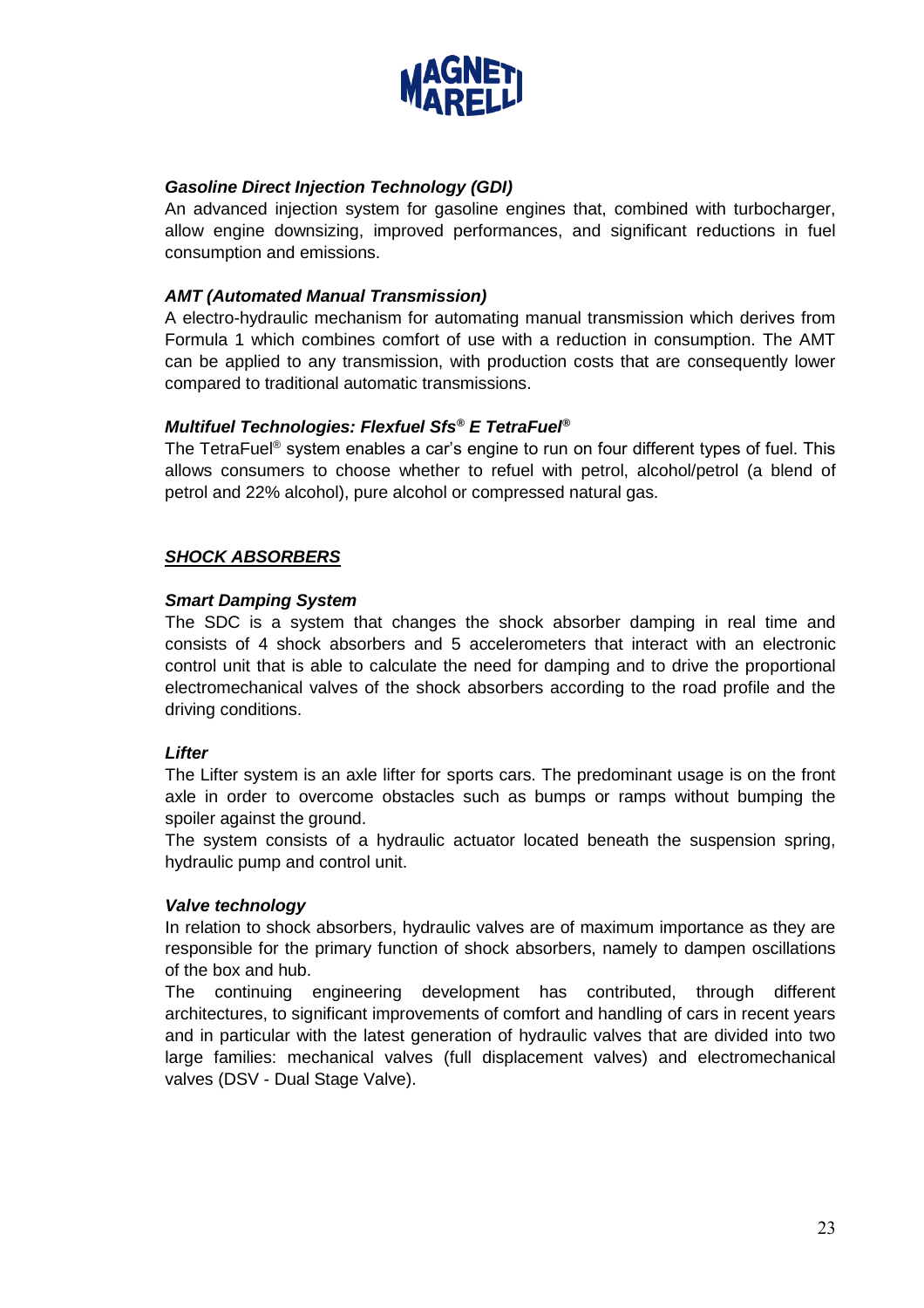

## **Magneti Marelli: future automotive challenges and integration approach**

In terms of its mission, Magneti Marelli is projected towards developing sustainable mobility solutions and technologies: the "smart mobility" wave presents a future that is upon us, in which automobiles will be equipped with sophisticated systems to allow drivers to interact with the vehicles in a new way - through advanced and customizable interfaces - as well as to enjoy a new extended and integrated connectivity, in which all mobility players are able to communicate at the same time. A technological "wave" that with the possibility of autonomous driving enabled by "deep" connectivity - is leading towards a single solution to the often conflicting problems of safety and reduced consumption and emissions.

On the basis of its historical experience in the automotive sector and of the acquired technological assets, of the current dominance over the strategic business areas in this field and of the cross-sectional competence in electronics and in its evolutionary dynamics, Magneti Marelli can grasp this picture as a whole and provide integrated and "systemic" technological answers.

Understanding and anticipating the problems faced by carmakers during the design, development and construction of a vehicle; contributing to the building of a balanced and sustainable relationship between vehicle and external environment; enabling the vehicle, its technology and its systems to communicate with central infrastructures, with other vehicles and with other "consumer" electronic devices which everybody owns today: when faced with such complex challenges, an **integrated approach and knowledge** represent a decisive answer.

In this context, then, Magneti Marelli aspires to be an enabling element and player for the purpose of encouraging an optimal **integration** of the **"automobile system"** in connection with its components, with the industrial process that creates it, with the people who "inhabit" it, and with the world that surrounds it.

## **The Research**

**Innovation is the key factor to create competitive advantage**. This assumption is one of the laws of our world, the automotive world. Moreover, if generally it is the car maker to drive the evolution of systems and components, anticipating its needs thanks to research and development activities can grant a crucial advantage on the market and improve both production policies and product strategies.

Magneti Marelli has created, within its own organization, **Research & Development** departments capable of optimising the scientific requirements of the Business Units' sectors of activity. Mechanics, Hydraulics, Fluid Dynamics, Thermodynamics, Vehicle dynamics, Acoustics, Optics, Electronics, Automation, Information Technology, Chemistry, Science of Materials and Ergonomics are the research areas present in and widely covered by Magneti Marelli's internal resources.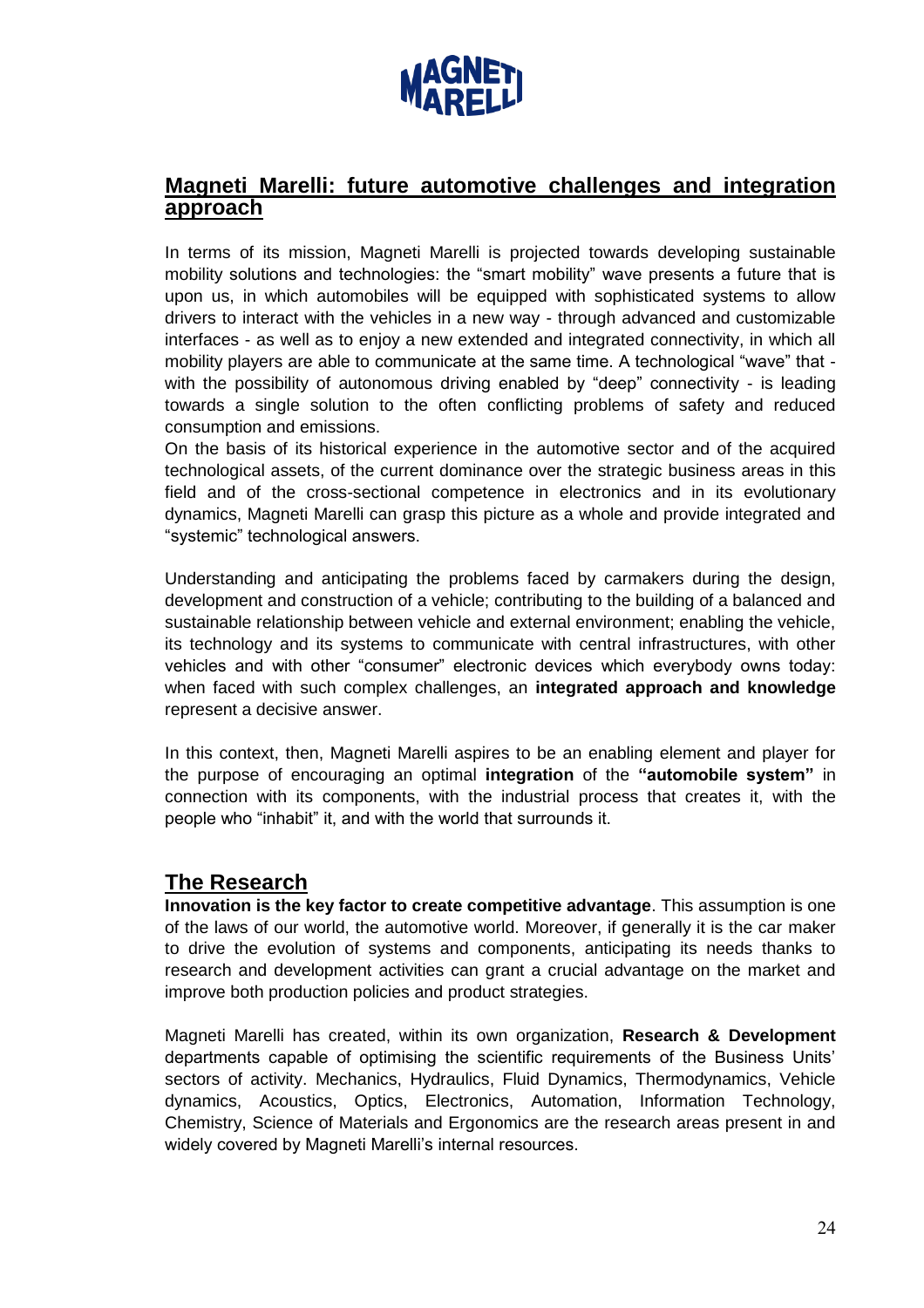

## **Sustainability**

For Magneti Marelli, **sustainability,** together with technology, is one of the most important drivers of change and development.

The company is part of a system together with its stakeholders (customers, suppliers, environment, employees, local communities and institutions) and also believes that by acting correctly, it will improve itself, contributing to triggering a virtuous evolution cycle. In summary, improving themselves by improving the system.

This is the objective that guides the Magneti Marelli's approach to sustainability on its three axes: **environmental, social** and **financial**.

**Environmental sustainability** considers natural heritage as a limited resource whose use must not affect the rights of future generations.

**Social sustainability** prioritises society, the respect for human and civil rights, the protection of working conditions and of equal opportunities and dialogue with local communities.

**Financial sustainability** is based on the company's ability to generate a return in excess of the capital cost in respect of economic, financial and asset-related equilibrium conditions.

Magneti Marelli sustainability therefore means listening to the needs and expectations of its stakeholders and adopting self-regulatory policies that impact on the business model, on the organisation and on the corporate processes, combining achievement and responsibility.

Magneti Marelli's **commitment** to sustainability has been consolidated thanks to the establishment of the Sustainability Program which aims to promote a culture of sustainability within the company and to manage, implement and communicate on a global level the actions and the social and environmental projects.

The program is managed by the **Sustainability Committee**, coordinated by the Corporate Communications department and whose members belong to the HR, Marketing, Internal Communications, Manufacturing, Compliance, Quality, Innovation, Industrial Relations, WCM, Aftermarket, Purchasing and EHS departments. The main tasks of the Committee include the proposal and evaluation of the actions and the crossfertilization of corporate best practices.

The stories, data, performance and sustainability-related initiatives of Magneti Marelli can be explored in **Start**, the sustainability publication distributed to all internal and external stakeholders internationally.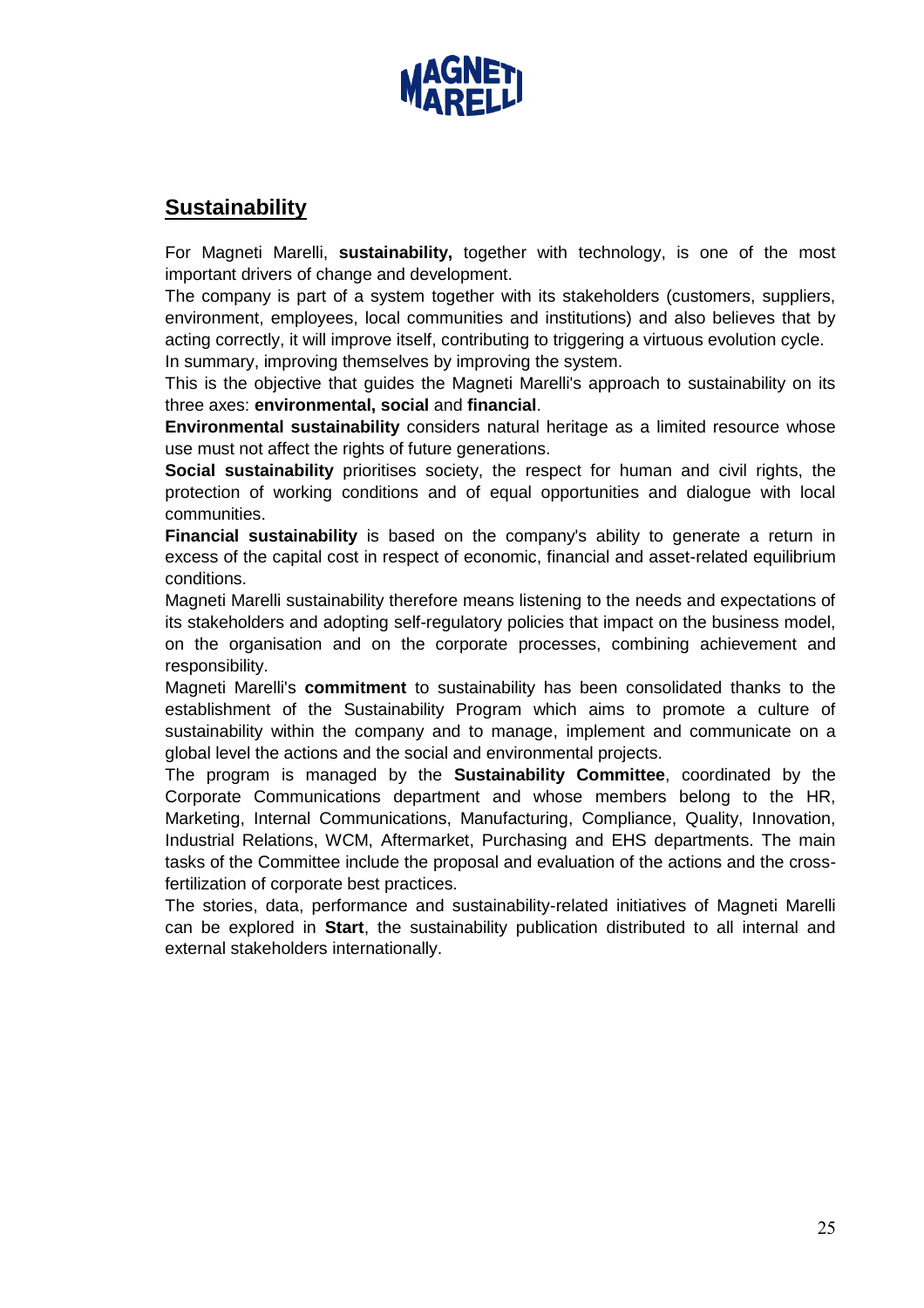

## **Magneti Marelli Awards: the best of 2012-2018**

#### **2018**

- «CES 2019 Innovation Award Honoree Vehicle intelligence and self-driving technology category», Magneti Marelli Smart Corner™
- «Tata Motors Technology and Innovation Award» for AMT technology, Magneti Marelli Powertrain India
- «Volkswagen Group Award 2018 Special award "Launch of the Year"» Magneti Marelli Automotive Lighting Reutlingen for Porsche Cayenne program
- «Sindirepa», Magneti Marelli Cofap Brasile (Gold in the Shock Absorber category, Silver in Fuel Pumps category, Bronze in Head and Tail Lights categories and Engine Components)
- «Premio Confartigianato Motori Formula E», Magneti Marelli Motorsport
- «ACI Auto Components India Award 2018 Component maker of the year category» Magneti Marelli India
- «GAC-FCA Excellent supplier award» Magneti Marelli Exhaust Systems Changsha

#### **2017**

- «BellaFactory 4.0 Award 2017» Magneti Marelli Melfi and Magneti Marelli Sulmona
- «Sindirepa Best of the Year 2017 Award» Magneti Marelli Aftermarket Brazil
- «Maruti Suzuki Vendor Conference 2017 categories Comprehensive Excellence, Safety e Localization» Magneti Marelli Powertrain India
- «Maruti Suzuki Vendor Conference 2017 category Overall Performance Excellence» Magneti Marelli UM Electronic Systems and Magneti Marelli Motherson Auto System
- «Maruti Suzuki Vendor Conference 2017 category Yield Improvement» SKH Magneti Marelli Exhaust Systems
- «Chamber of Commerce Industry of the Year 2016» Magneti Marelli Pulaski

#### **2016**

- «FCA APAC Best supplier of the year category Body & Raw materials» Magneti Marelli Automotive Lighting Foshan China
- «REI Recognition for Excellence and Innovation 2016» Magneti Marelli Brazil
- «Panda d'Oro» Magneti Marelli China
- «Honda Brasil Best Suppliers» Magneti Marelli Sistemas Automotivos Indústria e Comércio Ltda
- «Hyundai ASSAN Automotive Best Supplier 2016» Magneti Marelli Automotive Lighting Bursa
- «Tofas FCA Best Supplier 2016» Magneti Marelli Automotive Lighting Bursa
- «Professional MotorSport World Expo 2016 Motorsport Technology of the year» a Magneti Marelli Motorsport
- «German Midsized Companies Summit Top Innovator 2016» Magneti Marelli Automotive Lighting Brotterode.